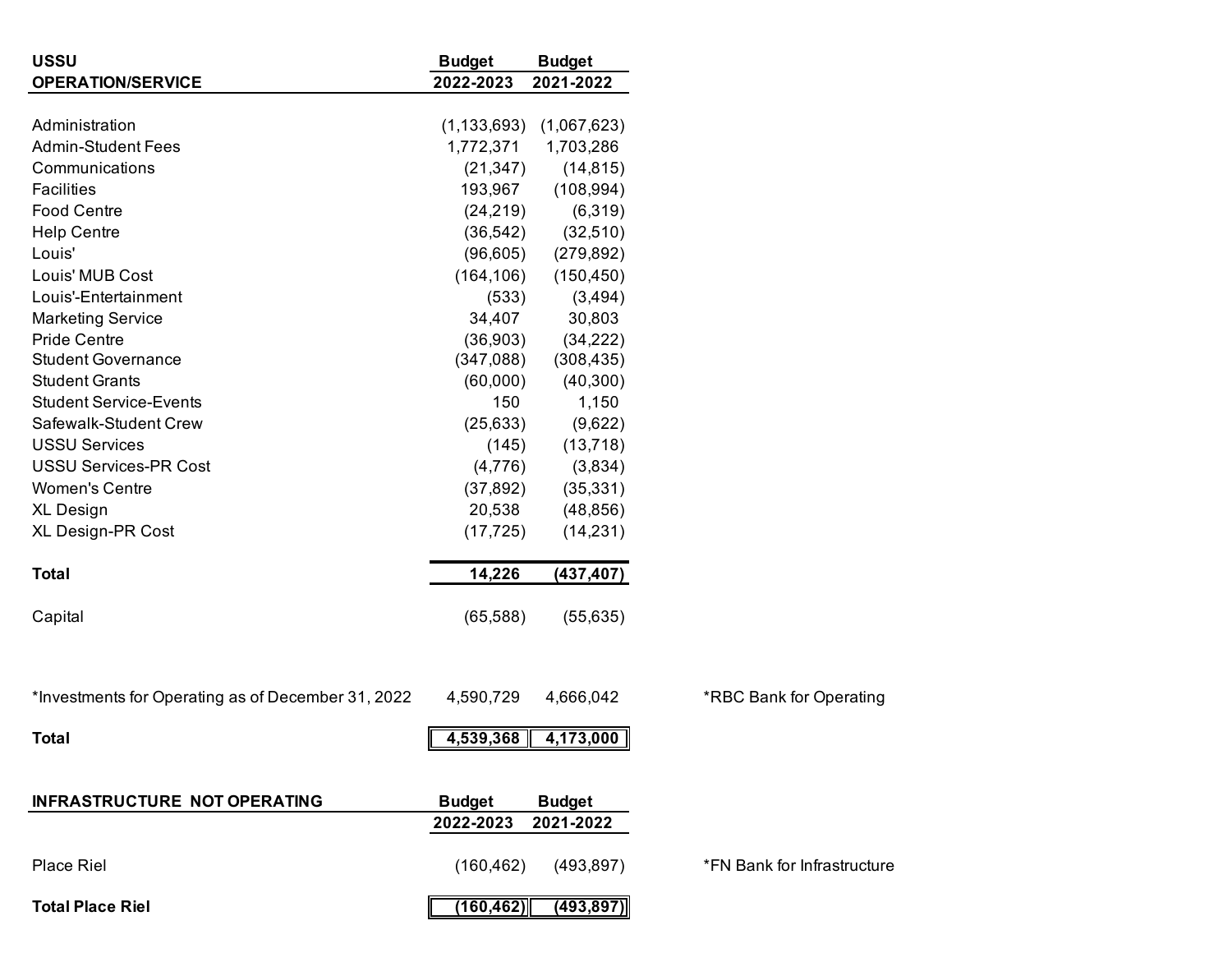# **USSU 2019-2020 Budget Annual Summary**

| <b>Description</b>            | <u>Profit/(Loss)</u>     | <u>Profit/(Loss)</u>        |
|-------------------------------|--------------------------|-----------------------------|
|                               | <b>With Depreciation</b> | <b>Without Depreciation</b> |
|                               |                          |                             |
| Administration                | (1, 133, 693)            | (1, 130, 849)               |
| <b>Admin-Student Fees</b>     | 1,772,371                | 1,772,371                   |
| Communications                | (21, 347)                | (19,909)                    |
| <b>Facilities</b>             | 193,967                  | 206,780                     |
| <b>Food Centre</b>            | (24, 219)                | (23, 613)                   |
| <b>Help Centre</b>            | (36, 542)                | (35, 744)                   |
| Louis'                        | (96, 605)                | (84, 179)                   |
| Louis'-MUB Cost               | (164, 106)               | (164, 106)                  |
| Louis'-Entertainment          | (533)                    | 2,050                       |
| <b>Marketing Service</b>      | 34,407                   | 34,650                      |
| <b>Pride Centre</b>           | (36, 903)                | (36, 297)                   |
| <b>Student Governance</b>     | (347,088)                | (336, 792)                  |
| <b>Student Grants</b>         | (60,000)                 | (60,000)                    |
| <b>Student Service-Events</b> | 150                      | 150                         |
| Safewalk-Student Crew         | (25, 633)                | (25,027)                    |
| <b>USSU Services</b>          | (145)                    | (3,943)                     |
| <b>USSU Services-PR Cost</b>  | (4,776)                  | (4,776)                     |
| <b>Women's Centre</b>         | (37, 892)                | (37, 229)                   |
| <b>XL Design</b>              | 20,538                   | 40,279                      |
| <b>XL Design-PR Cost</b>      | (17, 725)                | (17, 725)                   |
| <b>Total</b>                  | 14,226                   | 76,091                      |

| <b>INFRASTRUCTURE NOT OPERATING</b> | <u>Profit/(Loss)</u>     | <u>Profit/(Loss)</u>        |
|-------------------------------------|--------------------------|-----------------------------|
|                                     | <b>With Depreciation</b> | <b>Without Depreciation</b> |
| <b>Place Riel</b>                   | (160, 462)               | 412,326                     |
| <b>Total Place Riel</b>             | (160,462)                | 412,326                     |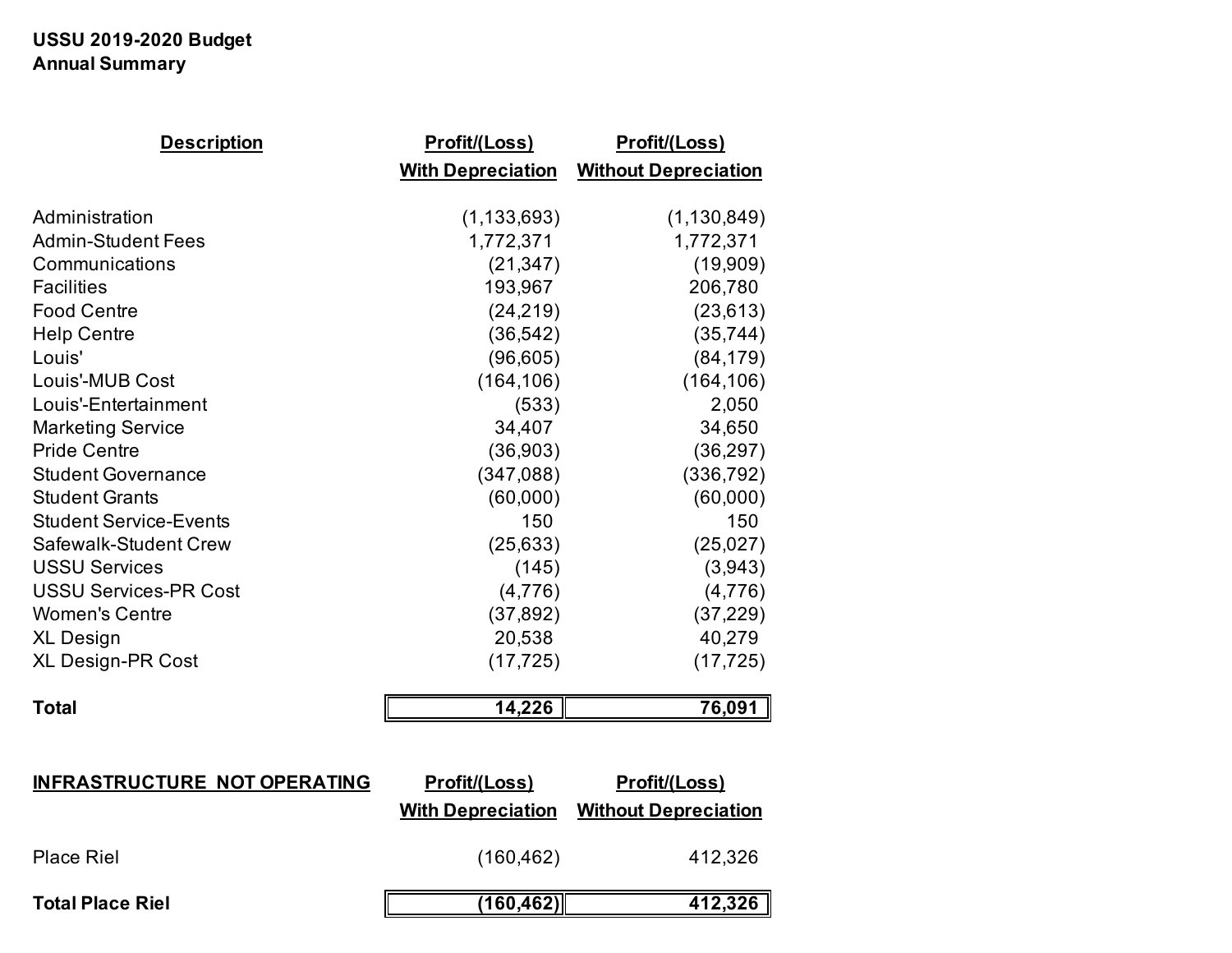# **2022-2023 Budget In-Kind - Campus Groups**

| <b>Description</b>                                | Amount | <b>Budget</b><br>2022-2023 2020-2021 |        | <b>Budget</b><br>Amount |
|---------------------------------------------------|--------|--------------------------------------|--------|-------------------------|
| Advertising, Video Monitors, Plasma's - Marketing | \$     | 6,000                                | \$     | 6,000                   |
| Room/Space Rentals - Facilities                   | \$     |                                      | $-$ \$ | 3,085                   |
| <b>Special Events - Louis'</b>                    | \$     | $\sim$ $-$                           | \$     | 43,400                  |
| <b>Table Rentals - Student Services</b>           | \$     | $\sim$ $-$                           | \$     | 16,825                  |
| <b>Total In-Kind</b>                              | \$     | 6,000                                | \$     | 69,310                  |

**\*Decreased due to COVID-19**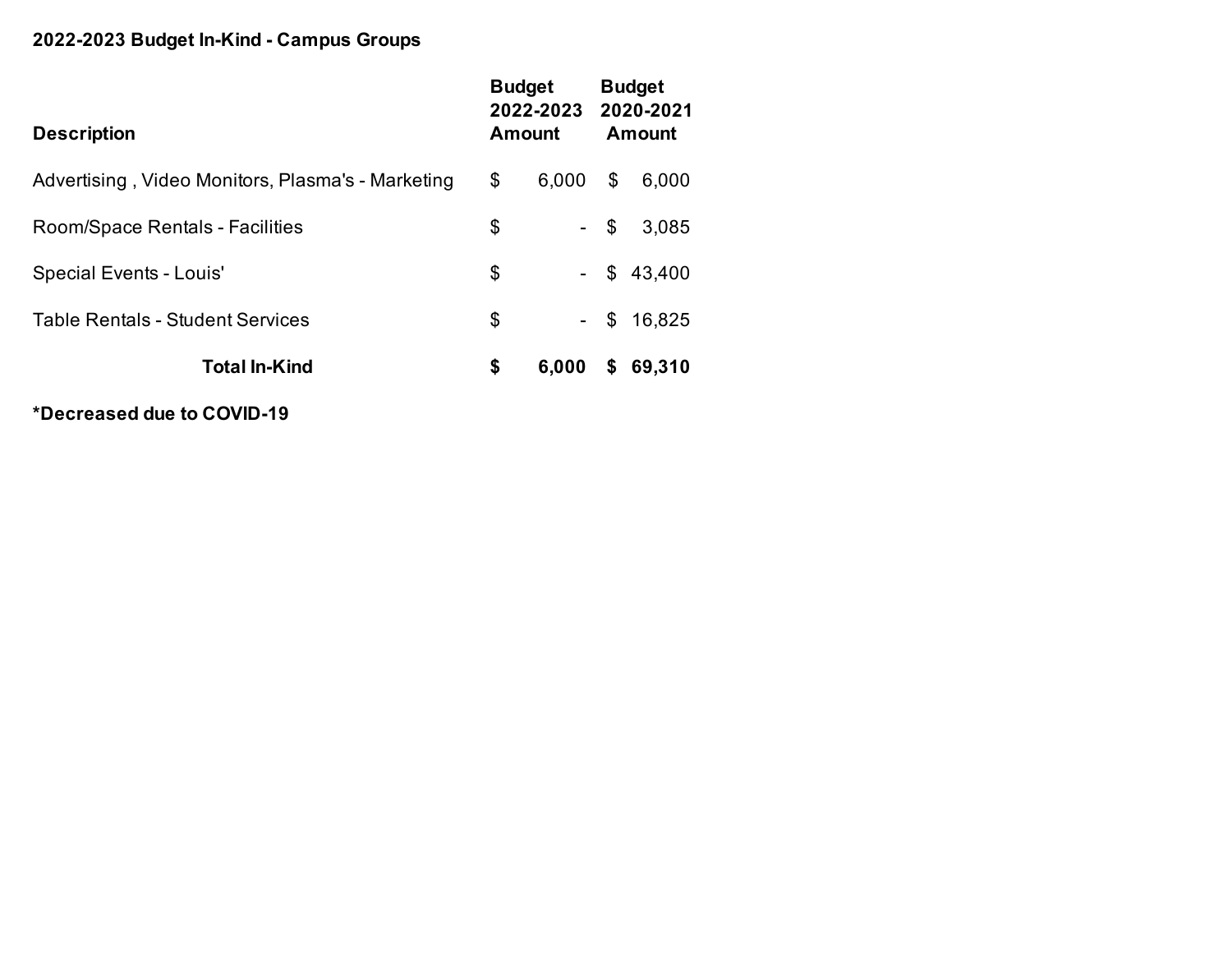## **USSU Budget OPERATION/SERVICE 2022-2023**

|                               | <b>Revenue</b> | <b>Expenses</b> | <b>Total</b> |
|-------------------------------|----------------|-----------------|--------------|
| Administration                | 1,790,389      | 1,151,711       | 638,677      |
| Communications                |                | 21,347          | (21, 347)    |
| <b>Facilities</b>             | 863,583        | 669,616         | 193,967      |
| <b>Food Centre</b>            |                | 24,219          | (24, 219)    |
| <b>Help Centre</b>            |                | 36,542          | (36, 542)    |
| Louis'                        | 1,237,789      | 1,498,500       | (260, 711)   |
| Louis'-Entertainment          | 42,500         | 43,033          | (533)        |
| <b>Marketing Service</b>      | 56,500         | 22,093          | 34,407       |
| <b>Pride Centre</b>           |                | 36,903          | (36, 903)    |
| <b>Student Governance</b>     |                | 347,088         | (347,088)    |
| <b>Student Grants</b>         | 10,000         | 70,000          | (60,000)     |
| <b>Student Service-Events</b> | 27,500         | 27,350          | 150          |
| Safewalk-Student Crew         | 44,400         | 70,033          | (25, 633)    |
| <b>USSU Services</b>          | 68,420         | 63,788          | 4,632        |
| <b>Women's Centre</b>         |                | 37,892          | (37, 892)    |
| <b>XL Design</b>              | 225,524        | 222,710         | 2,814        |
| Total                         | 4,366,605      | 4,342,826       | 23,779       |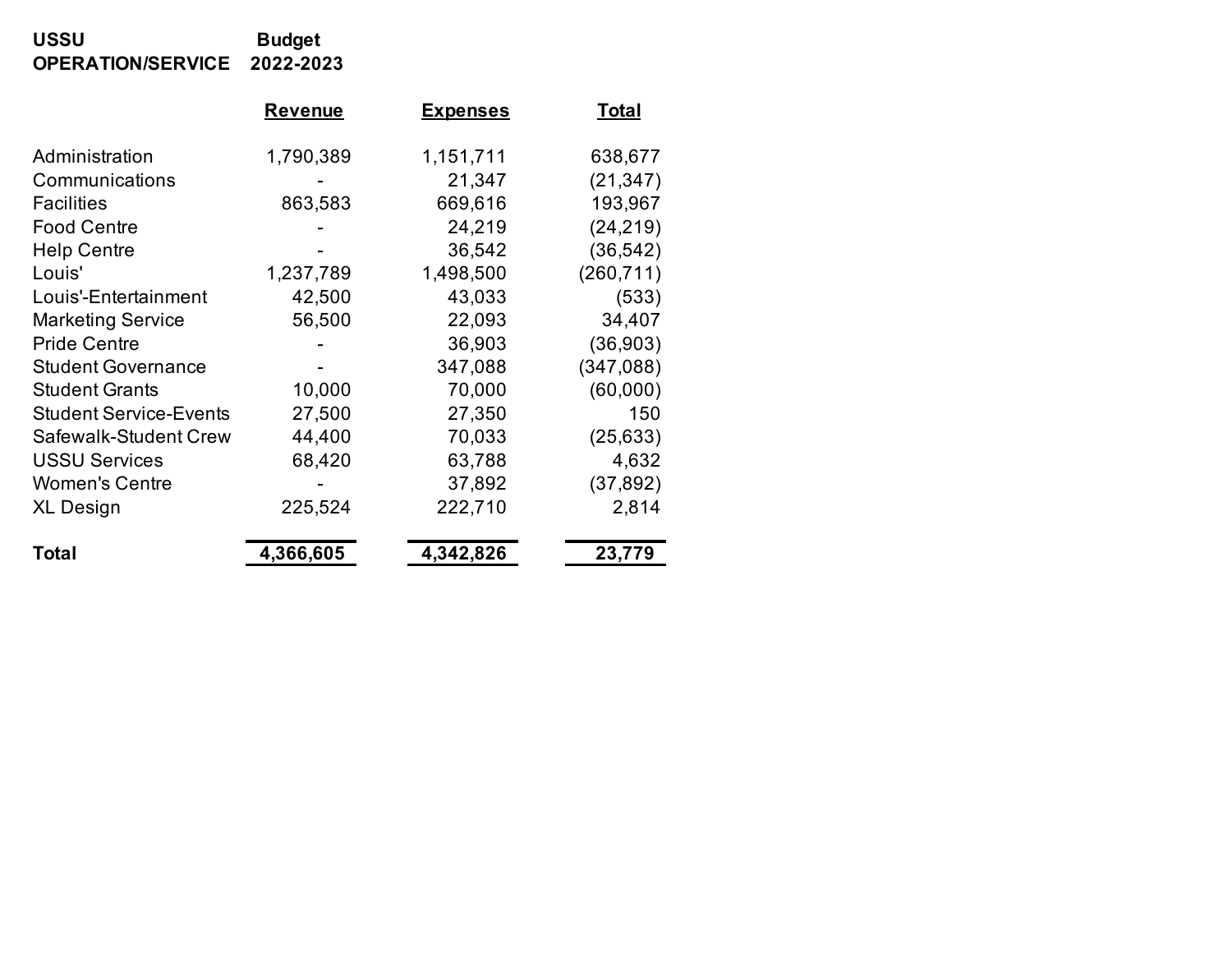#### Admin Revenue

| .           |                       |         |         |         |         |           |         |          |          |                 |          |         |         |          |
|-------------|-----------------------|---------|---------|---------|---------|-----------|---------|----------|----------|-----------------|----------|---------|---------|----------|
| Acct        | Description           | Mav     | June    | July    | Auaust  | September | October | November | December | Januarv         | Februarv | March   | April   | Total    |
| 100-4160-00 | Interest              | 453     |         | 86      |         | 109       | 50      | 95       | 670      | 39 <sup>7</sup> |          | 232     | 7.470   | 9.777    |
| 100-4180-00 | Insurance Fee Revenue | 495     |         |         |         | 500       | 800     | 100      | 100      | 629             | 895      | 100     | 50      | 3.669    |
| 100-4300-00 | <b>Student Fees</b>   | 147.698 | 147.698 | 147.698 | 147.698 | 147.698   | 147.698 | 147.698  | 147.698  | 147.698         | 147.698  | 147.698 | 147.698 | .772.371 |
|             |                       | 148,646 | 147.794 | 147.784 | 147.775 | 148,307   | 148,548 | 147,892  | 148.467  | 148,717         | 148,640  | 148,030 | 155,218 | ,785,817 |

| Expenses |  |  |
|----------|--|--|
|          |  |  |

| Acct        | Description                       | May    | June   | July                     | August                   | September                | October | November                 | December                 | January                  | February                 | March                    | April                    | Total     |
|-------------|-----------------------------------|--------|--------|--------------------------|--------------------------|--------------------------|---------|--------------------------|--------------------------|--------------------------|--------------------------|--------------------------|--------------------------|-----------|
| 100-5010-00 | <b>Audit Fees</b>                 |        |        |                          |                          |                          |         |                          |                          |                          |                          |                          | 26,352                   | 26,352    |
| 100-5030-00 | <b>Bank Charges</b>               | 407    | 332    | 312                      | 427                      | 342                      | 422     | 362                      | 472                      | 347                      | 367                      | 357                      | 342                      | 4,486     |
| 100-5090-00 | Computer Maint.                   | 1,695  | 43     | 43                       | 482                      | 77                       | 43      | 2,730                    | 691                      | 43                       | 43                       | 43                       | 162                      | 6,094     |
| 100-5120-00 | Conferences                       | 7,000  | 3,500  | $\overline{\phantom{0}}$ | 3,140                    | $\overline{\phantom{a}}$ | 3,800   | 3,140                    | $\sim$                   | 3,140                    | 3,140                    | 3.140                    | $\sim$                   | 30,000    |
| 100-5150-00 | <b>Contract Labor</b>             |        |        |                          | 200                      | 200                      | 200     |                          | $\overline{\phantom{a}}$ | 200                      | $\overline{a}$           | 200                      | $\sim$                   | 1,000     |
| 100-5170-00 | <b>Copier Expenses</b>            | 39     | 59     | 36                       | 111                      | 43                       | 124     | 202                      | 120                      | 289                      | 225                      | 714                      | 36                       | 1,996     |
| 100-5200-00 | Depreciation                      | 237    | 237    | 237                      | 237                      | 237                      | 237     | 237                      | 237                      | 237                      | 237                      | 237                      | 237                      | 2,844     |
| 100-5205-00 | Discounts                         | 58     | 41     | 43                       | 43                       | 169                      | 101     | 157                      | 103                      | 137                      | 141                      | 347                      | 128                      | 1,466     |
| 100-5240-00 | Equipment & Equipment Maintenance |        |        |                          |                          | 25                       |         |                          | $\overline{\phantom{a}}$ | 25                       |                          |                          |                          | 50        |
| 100-5320-00 | <b>Hiring Expenses</b>            |        |        | 4,950                    | 700                      |                          | 700     | $\overline{\phantom{a}}$ | 4,950                    |                          | 700                      |                          |                          | 12,000    |
| 100-5340-00 | Insurance                         |        |        | 78,318                   |                          | $\overline{\phantom{a}}$ |         | ۰                        | $\overline{\phantom{a}}$ | $\overline{\phantom{a}}$ | $\overline{\phantom{a}}$ | $\overline{\phantom{a}}$ | $\overline{\phantom{a}}$ | 78,318    |
| 100-5350-00 | Janitorial                        | 2,938  | 2,930  | 2,847                    | 2,891                    | 2,998                    | 3,039   | 3,005                    | 2,855                    | 3,141                    | 3,381                    | 2,833                    | 3,110                    | 35,968    |
| 100-5370-00 | <b>Legal Fees</b>                 |        | 382    | 691                      | 563                      | 380                      | 488     |                          | 1,450                    | 2,055                    | 639                      | 2,178                    | 1,174                    | 10,000    |
| 100-5400-00 | <b>Meeting Expenses</b>           | 60     | 10     | 60                       | 20                       | 10                       | 10      | 10                       | 10                       | 20                       | 10                       | 10                       | 20                       | 250       |
| 100-5410-00 | Memberships                       |        |        |                          |                          | $\overline{\phantom{a}}$ |         |                          |                          | 900                      |                          |                          |                          | 900       |
| 100-5420-10 | Misc.-COVID-19                    | 300    | 300    | 300                      | 500                      | 500                      | 300     | 300                      | 300                      | 300                      | 300                      | 300                      | 300                      | 4,000     |
| 100-5430-00 | Office & General                  | 447    | 221    | 180                      | 888                      | 526                      | 296     | 299                      | 190                      | 408                      | 402                      | 446                      | 485                      | 4,787     |
| 100-5480-00 | Professional Dev./Wellness        | 2,000  | 400    | 400                      | 800                      | 2,000                    | 400     | 400                      | 400                      | 2,000                    | 800                      | 400                      | 2,000                    | 12,000    |
| 100-5510-00 | Repairs & Maintenance             |        |        | $\overline{\phantom{0}}$ | $\overline{\phantom{0}}$ |                          | 50      |                          | $\sim$                   | $\overline{\phantom{a}}$ |                          | $\overline{\phantom{a}}$ | 50                       | 100       |
| 100-5550-00 | Salaries/Wages & Benefits         | 63,500 | 63,500 | 63,500                   | 65,025                   | 71,510                   | 89,878  | 71,510                   | 72,245                   | 71,510                   | 71,510                   | 71,510                   | 90,613                   | 865,811   |
| 100-5580-00 | Staff Welfare/Apprec.             | 35     | 35     | 1,555                    | 30                       | 155                      | 25      | 30                       | 40                       | 4,300                    | 35                       | 85                       | 1,800                    | 8,125     |
| 100-5630-00 | Telephone                         | 558    | 558    | 558                      | 1,034                    | 558                      | 558     | 558                      | 1,034                    | 558                      | 558                      | 558                      | 1.034                    | 8,127     |
| 100-5640-00 | Training                          | 2,940  | 550    | 150                      | 200                      | 200                      | 400     | 200                      | 150                      | 600                      | 100                      | 50                       | 50                       | 5,590     |
| 100-5660-00 | Travel                            |        |        |                          | 200                      |                          |         |                          |                          |                          |                          |                          |                          | 200       |
| 100-5690-00 | <b>Utilities</b>                  | 2,650  | 2,515  | 1,972                    | 2,177                    | 2,783                    | 2,808   | 2,539                    | 2,976                    | 2,939                    | 3,113                    | 2,558                    | 2,019                    | 31,051    |
|             |                                   | 84,864 | 75,613 | 156,152                  | 79,668                   | 82,713                   | 103,879 | 85,678                   | 88,224                   | 93,147                   | 85,700                   | 85,965                   | 129,912                  | 1,151,516 |
|             |                                   |        |        |                          |                          |                          |         |                          |                          |                          |                          |                          |                          |           |
|             |                                   | May    | June   | July                     | August                   | September                | October | November                 | December                 | January                  | February                 | March                    | April                    | Total     |
|             | Net                               | 63,782 | 72,181 | (8,368)                  | 68,107                   | 65,594                   | 44,668  | 62,214                   | 60,244                   | 55,570                   | 62,940                   | 62,064                   | 25,305                   | 634,301   |

\*All of IT contract falls under Admin

\*All 2%Benefit fee fall under Admin

\*All office supplies, exept paper and special items

fall under Admin.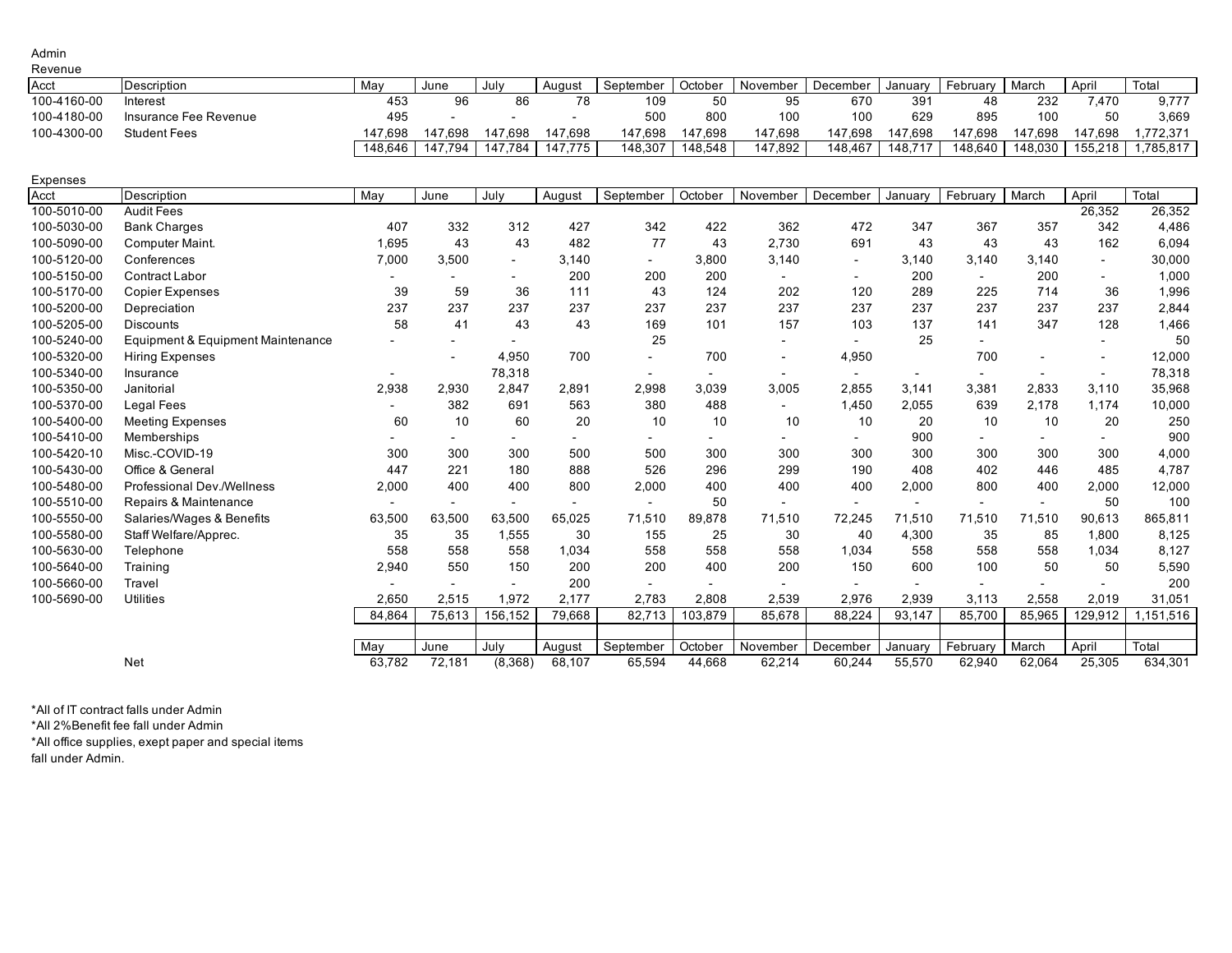Admin-Housing

## Revenue

| Acct        | <b>IDescription</b>         | May | June | July | Auaust | September  | October | November | December | Januarv    | ⊦ebruarv | March | April | Totai                      |
|-------------|-----------------------------|-----|------|------|--------|------------|---------|----------|----------|------------|----------|-------|-------|----------------------------|
| 200-4150-00 | ' Sales<br>Housina Reaistrv | 240 | 480  | 680  | 026    | ひひひ<br>ບບບ | 280     | 187      | 320      | 027        | ດ 4 ດ    | 227   | 360   | 1.770<br>$4.5/\angle$      |
|             |                             | 240 | 480  | 680  | .026   | ひひひ<br>ບບບ | 280     | 187      | 320      | 227<br>LL. | ດ 4 ດ    | 227   | 360   | $-70$<br>4.51 <sub>4</sub> |

### Expenses

| Acct        | <b>IDescription</b> | May | June | July         | August | September | October | November | December | January | February | March | April | Tota <sub>i</sub> |
|-------------|---------------------|-----|------|--------------|--------|-----------|---------|----------|----------|---------|----------|-------|-------|-------------------|
| 200-5030-00 | <b>Bank Charges</b> |     |      | 29           | 44     |           |         |          |          |         |          |       |       | 196               |
|             |                     | 10  | ິ    | 29           | 44     |           | ′       |          |          | 10      |          | 1 O   | 15    | 196               |
|             |                     |     |      |              |        |           |         |          |          |         |          |       |       |                   |
|             |                     | Mav | June | July         | August | September | October | November | December | Januarv | February | March | April | Total             |
|             | <b>Net</b>          | 230 | 459  | $65^{\circ}$ | 983    | 319       | 268     | 179      | 306      | 217     | 204      | 217   | 345   | 4,377             |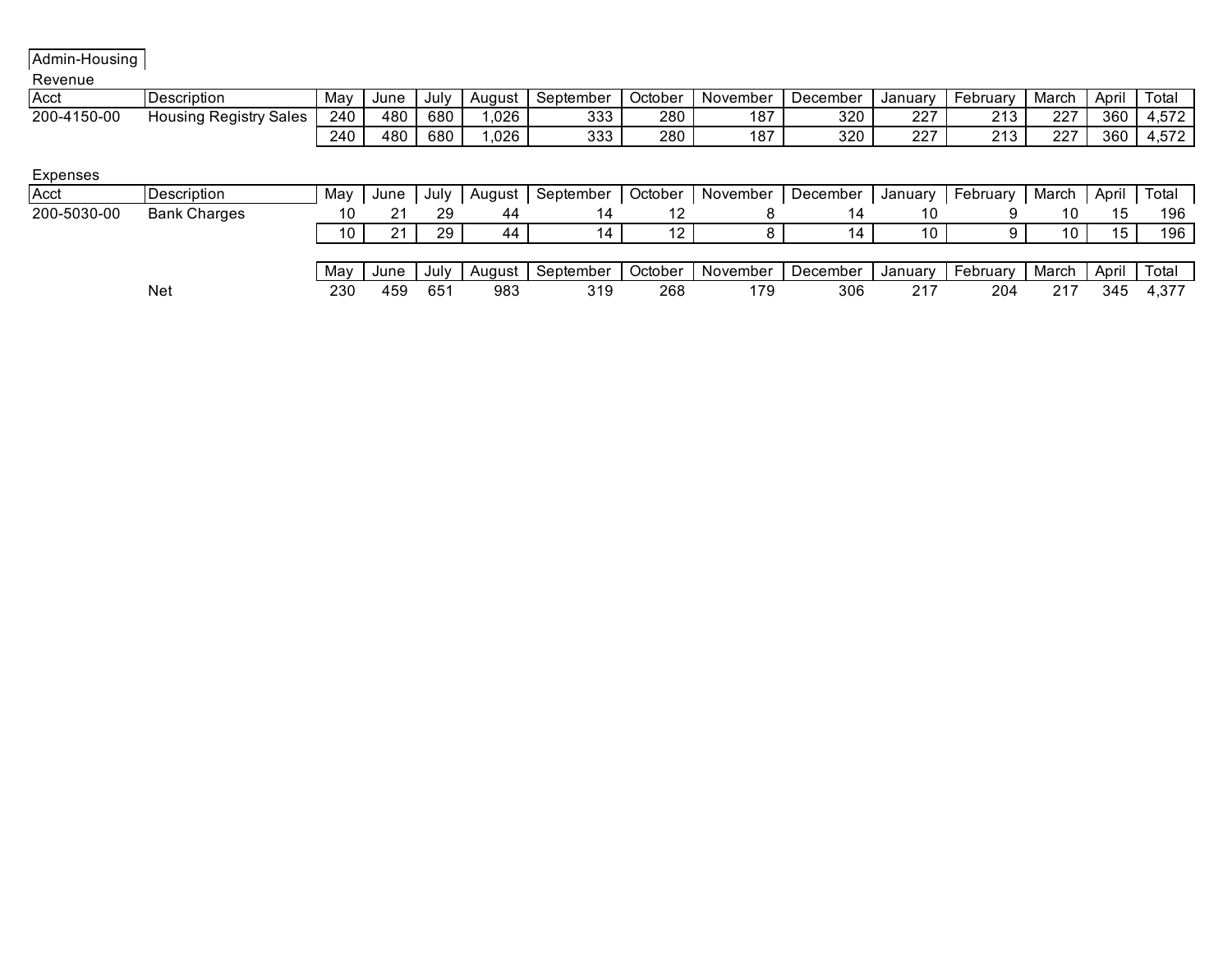Communication

| Revenue |             |                          |                          |      |        |           |                |                          |          |         |          |       |                          |       |
|---------|-------------|--------------------------|--------------------------|------|--------|-----------|----------------|--------------------------|----------|---------|----------|-------|--------------------------|-------|
| Account | Jescription | Mav                      | June                     | July | August | September | <b>October</b> | November                 | December | Januarv | February | March | April                    | Total |
|         |             |                          |                          |      |        |           | - -            | $\overline{\phantom{a}}$ | -        |         |          |       | $\overline{\phantom{a}}$ |       |
|         |             | $\overline{\phantom{a}}$ | $\overline{\phantom{0}}$ |      | - -    |           | $-$            | $-$                      | -        |         |          |       | $\overline{\phantom{a}}$ |       |

| Expenses    |                           |                          |                          |                          |                          |           |                          |          |          |         |          |         |                          |           |
|-------------|---------------------------|--------------------------|--------------------------|--------------------------|--------------------------|-----------|--------------------------|----------|----------|---------|----------|---------|--------------------------|-----------|
| Account     | Description               | May                      | June                     | July                     | August                   | September | October                  | November | December | January | February | March   | April                    | Total     |
| 140-5000-00 | Advertising               | 100                      | 100                      | 100                      | 1.000                    | 2,500     | 2,500                    | 2,000    | 500      | 2,500   | 2.000    | 2.500   | 500                      | 16,300    |
| 140-5090-00 | Computer Maintenance      | 686                      | 107                      | 88                       | 88                       | 88        | 88                       | 88       | 88       | 281     | 88       | 88      | 368                      | 2.144     |
| 140-5150-00 | Contract Labour           | 40                       | 40                       | 40                       | 40                       | 120       | 120                      | 120      | 80       | 120     | 120      | 120     | 80                       | 1,040     |
| 140-5200-00 | Depreciation              | 120                      | 120                      | 120                      | 120                      | 120       | 120                      | 120      | 120      | 120     | 120      | 120     | 120                      | 1,438     |
| 140-5410-00 | <b>Membership Expense</b> | 325                      | $\overline{\phantom{0}}$ | $\overline{\phantom{0}}$ | $\overline{\phantom{0}}$ | $\sim$    | $\overline{\phantom{0}}$ | -        |          |         |          | -       | $\overline{\phantom{0}}$ | 325       |
| 140-5430-00 | Office & General          | $\overline{\phantom{a}}$ | $\overline{\phantom{0}}$ |                          |                          | 20        | 20                       | 20       |          | 20      |          | 20      |                          | 100       |
|             |                           | ,270                     | 367                      | 348                      | ,248                     | 2,848     | 2,848                    | 2,348    | 788      | 3,041   | 2.328    | 2,848   | ,068                     | 21,347    |
|             |                           |                          |                          |                          |                          |           |                          |          |          |         |          |         |                          |           |
|             |                           | May                      | June                     | July                     | August                   | September | October                  | November | December | January | February | March   | April                    | Total     |
|             | Net                       | (1,270)                  | (367                     | (348)                    | ,248)                    | (2,848)   | (2,848)                  | (2,348)  | (788)    | (3,041) | (2, 328) | (2,848) | 068                      | (21, 347) |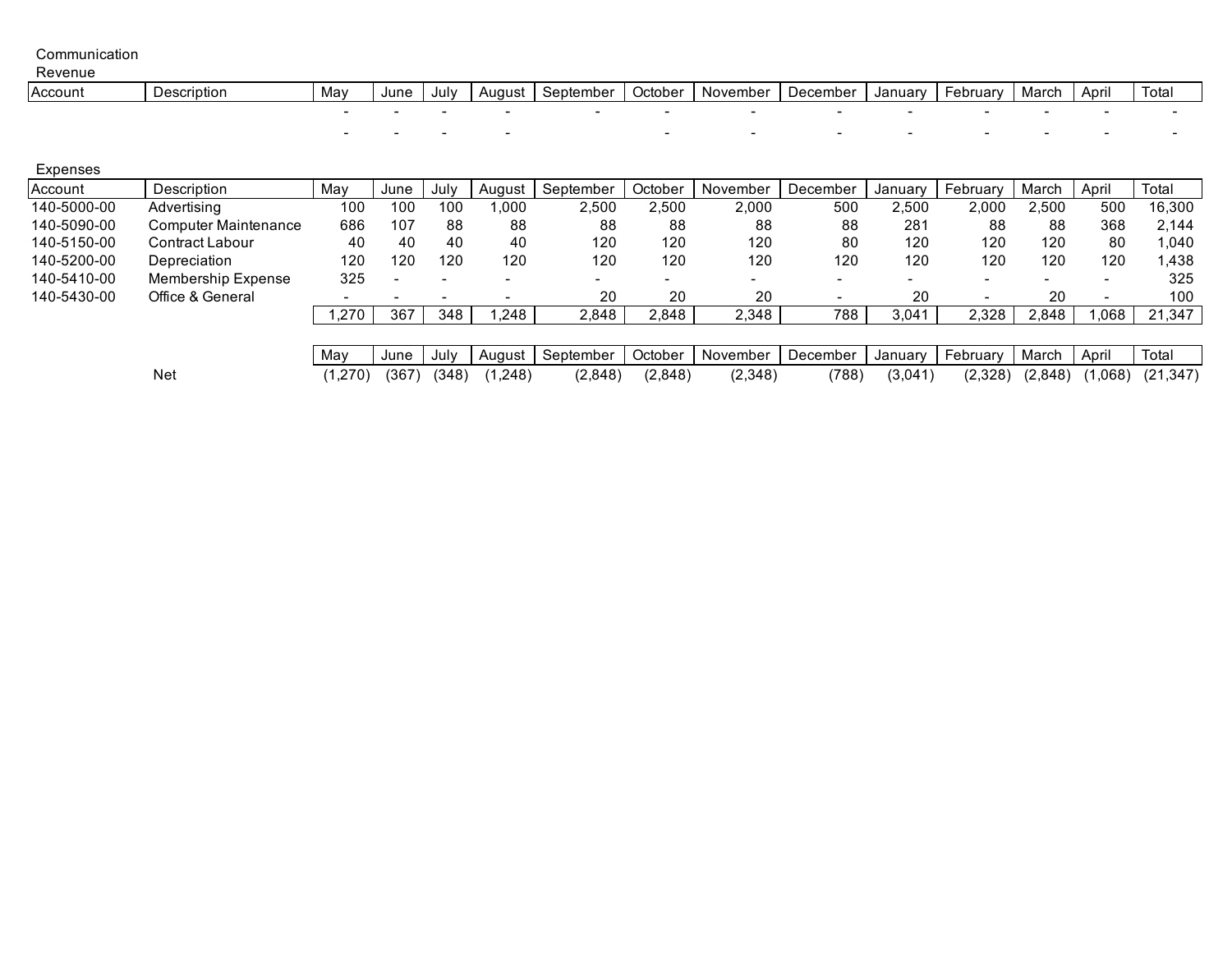| <b>Facilities</b> |                         |        |        |        |        |           |         |          |            |         |          |        |        |         |
|-------------------|-------------------------|--------|--------|--------|--------|-----------|---------|----------|------------|---------|----------|--------|--------|---------|
| Revenue           |                         |        |        |        |        |           |         |          |            |         |          |        |        |         |
| Account           | Description             | Mav    | June   | July   | August | September | October | November | December I | Januarv | February | March  | April  | Total   |
| 180-4250-10       | Rent - Commercial Based | 31,025 | 31,025 | 31,025 | 31,025 | 36,621    | 38,894  | 38,894   | 38,894     | 38,894  | 38,894   | 38,894 | 38,894 | 432.977 |
| 180-4250-20       | Rent - Occupancy        | 22,867 | 22,867 | 22,867 | 22,867 | 22,867    | 22,867  | 22,867   | 22.867     | 22.867  | 22.867   | 22.867 | 22.867 | 274.404 |
| 180-4250-30       | Rent - Percentage       | 5,784  | 5,649  | 5,481  | 5,398  | 16,765    | 18,933  | 16,566   | 12,553     | 17.234  | 14,889   | 15,800 | 14,200 | 149,252 |
| 180-4250-00       | Rent - Room/Space       |        |        |        |        | 150       | 6.000   | 150      | 50         | 150     | 150      | 150    | 150    | 6.950   |
|                   |                         | 59,676 | 59.541 | 59,373 | 59,290 | 76,403    | 86,694  | 78,477   | 74,364     | 79,145  | 76,800   | 77.71  | 76,111 | 863.583 |

| Expenses    |                              |                          |        |        |        |           |         |          |            |         |          |        |                          |         |
|-------------|------------------------------|--------------------------|--------|--------|--------|-----------|---------|----------|------------|---------|----------|--------|--------------------------|---------|
| Account     | Description                  | May                      | June   | Julv   | August | September | October | November | December I | January | February | March  | April                    | Total   |
| 180-5000-00 | Advertising                  | $\sim$                   |        |        |        | 500       |         |          |            | 500     |          |        |                          | 000, I  |
| 180-5030-00 | <b>Bank Charges</b>          | 250                      | 250    | 250    | 250    | 250       | 250     | 250      | 250        | 250     | 250      | 250    | 250                      | 3,000   |
| 180-5090-00 | <b>Computer Maintenance</b>  | 234                      |        |        |        |           |         |          |            |         |          |        |                          | 234     |
| 180-5200-00 | Depreciation                 | 0.068                    | 1.068  | 1.068  | .068   | 1,068     | .068    | 1,068    | 1.068      | 1.068   | 1.068    | .068   | 860.1                    | 12,813  |
| 180-5240-00 | <b>Equipment Maintenance</b> | 500                      | 300    | 300    | 300    | 500       | 300     | 300      | 300        | 500     | 300      | 300    | 500                      | 4,400   |
| 180-5350-00 | Janitorial                   | 20,385                   | 21.741 | 21,801 | 23,213 | 21,337    | 20,140  | 22,375   | 21,480     | 23,326  | 22,171   | 22,022 | 20,118                   | 260,108 |
| 180-5370-00 | Legal Fees                   | 400                      | 400    | 400    | 400    | 400       | 400     | 400      | 400        | 400     | 400      | 400    | 400                      | 4,800   |
| 180-5400-00 | <b>Meeting Expenses</b>      | $\overline{\phantom{0}}$ | 175    |        |        |           |         |          | 175        |         |          |        |                          | 350     |
| 180-5410-00 | Membership Fees              |                          |        | 500    |        |           |         |          |            |         |          |        |                          | 500     |
| 180-5430-00 | Office & General             | 25                       | 25     | 25     | 25     | 25        | 25      | 25       | 25         | 25      | 25       | 25     | 25                       | 300     |
| 180-5470-00 | Printing                     | 25                       | 25     | 25     | 75     | 25        | 25      | 25       | 25         | 25      | 25       | 25     | 75                       | 400     |
| 180-5480-00 | Professional Development     |                          |        |        |        |           |         |          |            |         |          |        | 1,950                    | .950    |
| 180-5510-00 | Repairs & Maintenance        | 10,940                   | 4,930  | 2,956  | 21.029 | 2.767     | 7,811   | 9,050    | 8.767      | 3.869   | 9,876    | 5,724  | 11,863                   | 99,583  |
| 180-5565-00 | Signage                      | $\overline{\phantom{0}}$ | -      |        | 0.200  |           |         |          |            | 600     |          |        | $\overline{\phantom{a}}$ | 800. ا  |
| 180-5630-00 | Telephone                    | 125                      | 125    | 125    | 736    | 125       | 125     | 125      | 816        | 125     | 125      | 125    | 816                      | 3,492   |
| 180-5670-00 | Uniforms                     | 525                      | 175    | 175    | 175    | 175       | 175     | 175      | 175        | 175     | 175      | 175    | 175                      | 2,450   |
| 180-5690-00 | <b>Utilities</b>             | 20,497                   | 19,412 | 15,645 | 16,856 | 21,553    | 21,607  | 19,603   | 23,165     | 42,338  | 24,223   | 19,983 | 15,955                   | 260,836 |
| 180-5750-00 | Waste Management             | 400                      | 500    | 400    | 800    | 1,200     | ,200    | 1,200    | 1,000      | 1,300   | 1,300    | 1,300  | 1,000                    | 11,600  |
|             |                              | 55,374                   | 49,125 | 43,669 | 66,126 | 49,925    | 53,125  | 54,596   | 57,646     | 74,501  | 59,938   | 51,396 | 54,195                   | 669,616 |

May June July | August | September | October | November | December | January | February | March | April | Total Net 4,302.50 10,415.87 15,704.01 (6,835.70) 26,478.27 33,568.29 23,880.30 16,717.40 4,643.86 16,861.40 26,314.81 21,915.98 193,967.00

R & M \*MUB Elevator - August \*PR (H) - \$795 (incl PST) - Jun, Sep, Dec, Mar \*PR (T) - \$1431 (incl PST) - May, Aug, Nov \*PR (T) - \$1800 - Jan

**Utilities** PR - Air Conditioning - Jan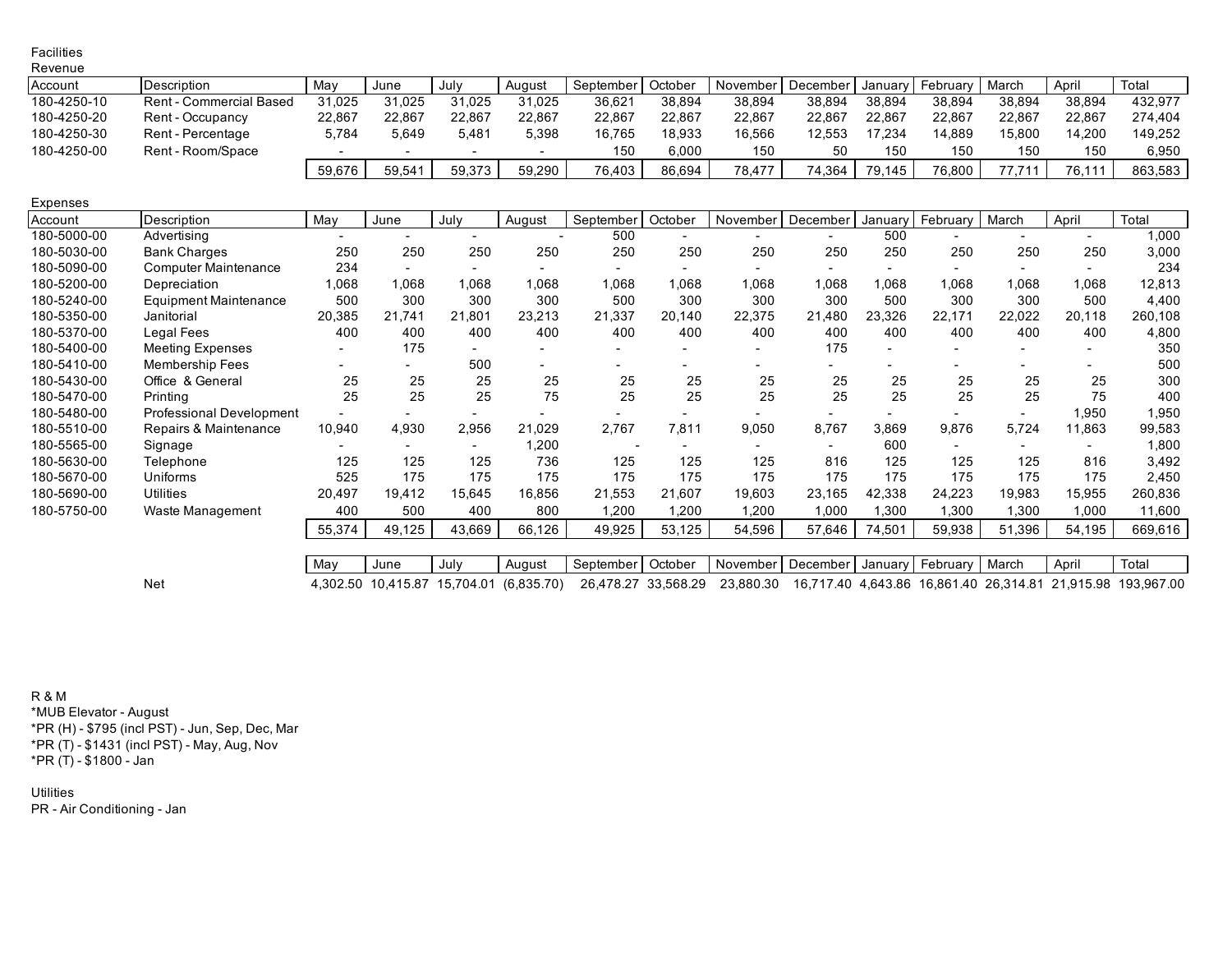## Food Centre

| Expenses    |                             |                          |      |      |                          |                          |       |                    |          |                          |                          |                          |                          |        |
|-------------|-----------------------------|--------------------------|------|------|--------------------------|--------------------------|-------|--------------------|----------|--------------------------|--------------------------|--------------------------|--------------------------|--------|
| Account     | Description                 | May                      | June | July | August                   | September                |       | October   November | December | January                  | February                 | March                    | April                    | Total  |
| 175-5000-00 | Advertising                 | $\overline{\phantom{0}}$ |      |      | 700                      | 200                      | 300   | 75                 | 75       | 75                       | 75                       | 75                       | 75                       | 1,650  |
| 175-5090-00 | <b>Computer Maintenance</b> | 257                      | 20   | 20   | 20                       | 20                       | 20    | 20                 | 20       | 20                       | 20                       | 20                       | 20                       | 477    |
| 175-5200-00 | Depreciation                | 51                       | 51   | 51   | 51                       | 51                       | 51    | 51                 | 51       | 51                       | 51                       | 51                       | 51                       | 606    |
| 175-5240-00 | Equipment                   |                          |      |      | -                        | 67                       | 67    | 67                 | 67       | 67                       | 67                       | 67                       | 67                       | 536    |
| 175-5250-00 | Events/Speakers             |                          |      |      |                          | 200                      | 900   | 200                | 200      | 200                      | 200                      | 200                      | 200                      | 2,300  |
| 175-5350-00 | Janitorial                  | 201                      | 199  | 194  | 203                      | 211                      | 213   | 211                | 201      | 221                      | 238                      | 199                      | 223                      | 2,513  |
| 175-5400-00 | <b>Meeting Expenses</b>     |                          |      |      |                          | $\overline{\phantom{0}}$ | 20    |                    |          | 20                       | $\overline{\phantom{0}}$ | -                        | 20                       | 60     |
| 175-5430-00 | Office & General            |                          |      |      | 40                       | 20                       | 20    | 20                 | 20       | 20                       | 20                       | 20                       | 20                       | 200    |
| 175-5510-00 | Repairs & Maintenance       |                          |      |      |                          |                          |       |                    |          |                          |                          |                          |                          |        |
| 175-5550-00 | Salaries/Wages - PT         | $\overline{\phantom{0}}$ |      |      | 573                      | 1,529                    | ,529  | ,529               | ,529     | 1,529                    | ,529                     | ,529                     | ,529                     | 12,808 |
| 175-5580-00 | Staff Welfare/Apprec.       | $\blacksquare$           |      |      | $\overline{\phantom{0}}$ |                          |       |                    |          | $\overline{\phantom{0}}$ | -                        | $\overline{\phantom{0}}$ | 150                      | 150    |
| 175-5630-00 | Telephone                   | 39                       | 39   | 39   | 39                       | 39                       | 39    | 39                 | 39       | 39                       | 39                       | 39                       | 39                       | 462    |
| 175-5640-00 | Training                    |                          |      |      |                          | 75                       |       |                    |          | 75                       | $\overline{\phantom{0}}$ |                          | $\overline{\phantom{0}}$ | 150    |
| 175-5710-00 | Volunteer Awards            |                          |      |      |                          | 10                       | 10    | 10                 | 10       | 30                       | 30                       | 30                       | 30                       | 160    |
| 175-5690-00 | <b>Utilities</b>            | 67                       | 57   | 19   | 33                       | 1,480                    | 78    | 59                 | 89       | 87                       | 98                       | 60                       | 22                       | 2,148  |
|             |                             | 613                      | 366  | 321  | ,658                     | 3,901                    | 3,246 | 2,281              | 2,300    | 2,433                    | 2,367                    | 2,289                    | 2,445                    | 24,219 |

|     | May |  |                                   | / June   July   August   September   October   November   December   January   February   March   April   Total |                     |         |                                                              |  |  |  |
|-----|-----|--|-----------------------------------|-----------------------------------------------------------------------------------------------------------------|---------------------|---------|--------------------------------------------------------------|--|--|--|
| Net |     |  | $(613)$ $(366)$ $(321)$ $(1,658)$ |                                                                                                                 | $(3,901)$ $(3,246)$ | (2,281) | $(2,300)$ $(2,433)$ $(2,367)$ $(2,289)$ $(2,445)$ $(24,219)$ |  |  |  |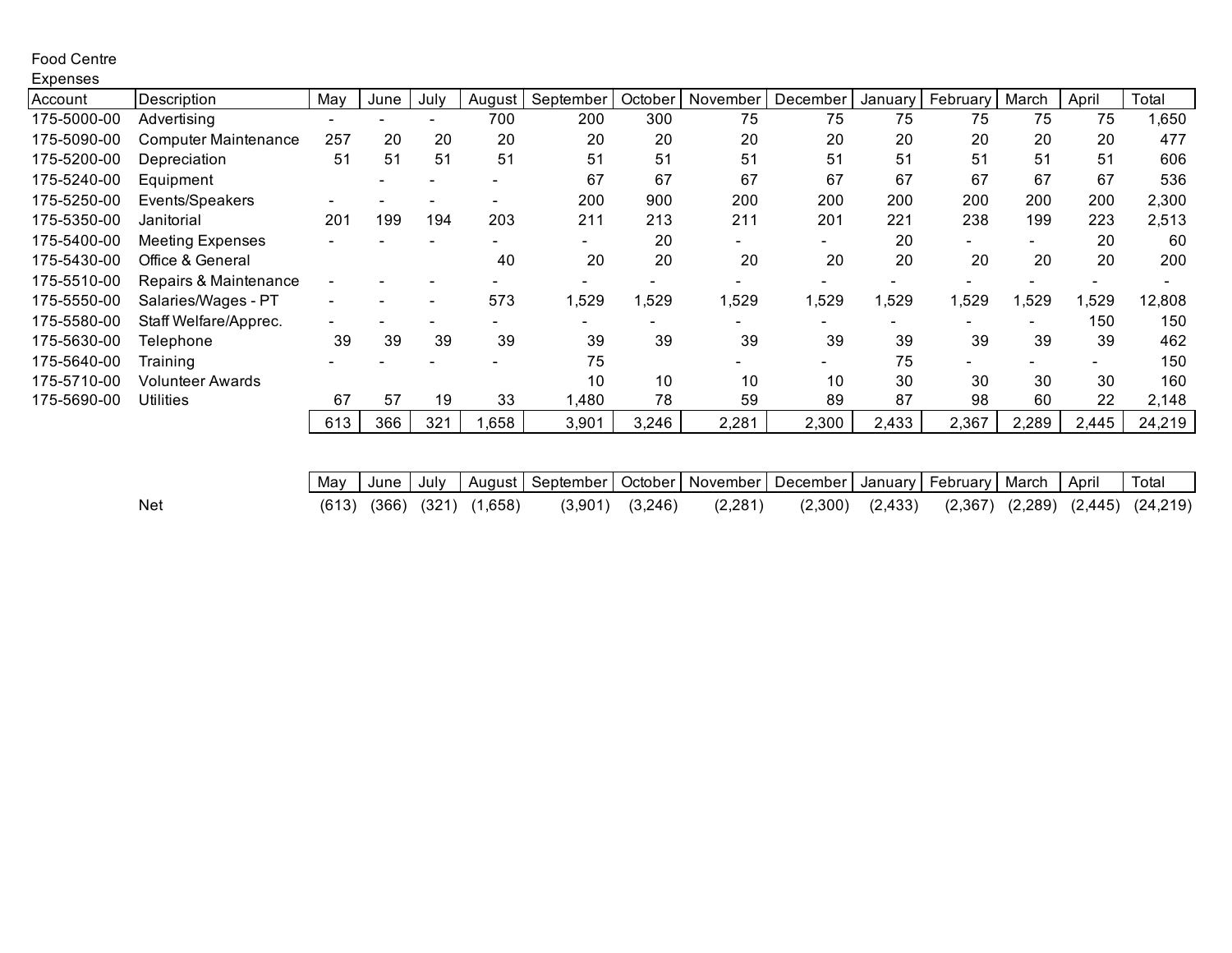### Help Centre **Expenses**

| Account     | Description                  | May   | June  | July  |               | September | October | November | December | Januarv | Februarv | March | April | Total  |
|-------------|------------------------------|-------|-------|-------|---------------|-----------|---------|----------|----------|---------|----------|-------|-------|--------|
|             |                              |       | 20    | 50    | August<br>800 |           |         |          |          |         |          |       |       |        |
| 190-5000-00 | Advertising                  | 20    |       |       |               | 200       | 300     | 100      | 50       | 50      | 200      | 100   | 50    | 1,940  |
| 190-5090-00 | <b>Computer Maintenance</b>  | 20    | 20    | 20    | 20            | 20        | 20      | 20       | 20       | 20      | 20       | 20    | 20    | 240    |
| 190-5110-00 | Condoms                      |       |       |       |               | 100       |         |          |          | 200     |          |       |       | 300    |
| 190-5120-00 | Conferences                  |       |       |       |               |           |         |          |          | 100     |          |       |       | 100    |
| 190-5200-00 | Depreciation                 | 67    | 67    | 67    | 67            | 67        | 67      | 67       | 67       | 67      | 67       | 67    | 67    | 798    |
| 190-5240-00 | Equipment & Equipment Maint. |       |       |       |               |           |         | 100      |          |         | 50       |       |       | 150    |
| 190-5250-00 | Events/Speakers              | 100   | 100   | 100   | 150           | 600       | 600     | 300      | ,200     | 300     | 300      | 350   | ,200  | 5,300  |
| 190-5350-00 | Janitorial                   | 68    | 67    | 67    | 82            | 84        | 83      | 83       | 83       | 84      | 82       | 84    | 82    | 946    |
| 190-5400-00 | <b>Meeting Expense</b>       | 20    |       |       | 20            |           |         | 20       |          |         | 20       |       |       | 80     |
| 190-5430-00 | Office & General             | 25    | 25    | 25    | 50            | 50        | 25      | 25       | 25       | 25      | 25       | 25    | 25    | 350    |
| 190-5510-00 | Repairs & Maintenance        |       |       |       |               |           |         |          |          |         |          |       |       |        |
| 190-5550-00 | Salaries/Wages & Benefits    | 1,155 | 1,155 | 1,155 | 564.          | 1,564     | 564. ا  | ,564     | 1,564    | 1,564   | 1,564    | 1,564 | .564  | 17,543 |
| 190-5580-00 | Staff Welfare/Apprec.        |       |       |       |               |           |         |          |          |         |          |       | 450   | 450    |
| 190-5630-00 | Telephone                    | 68    | 68    | 68    | 68            | 68        | 68      | 68       | 68       | 68      | 68       | 68    | 68    | 816    |
| 190-5640-00 | Training                     | 250   | Ξ.    |       |               | 300       | 1,120   | 400      |          | 250     | 1,120    | 300   |       | 3,740  |
| 190-5690-00 | <b>Utilities</b>             | 236   | 218   | 235   | 205           | 252       | 233     | 221      | 287      | 301     | 300      | 258   | 232   | 2,976  |
| 190-5710-00 | <b>Volunteer Awards</b>      | 20    | 20    | 20    | 50            | 100       | 100     | 100      | 100      | 100     | 100      | 3     | 100   | 813    |
|             |                              | 2,048 | ,760  | 1,807 | 3,075         | 3,404     | 4,179   | 3,067    | 3,463    | 3,128   | 3,916    | 2,838 | 3,857 | 36,542 |
|             |                              |       |       |       |               |           |         |          |          |         |          |       |       |        |
|             |                              |       |       |       |               |           |         |          |          |         |          |       |       |        |

| May | June | July | August | September | October | November | December | January | February | March | April | Total  $\overline{\phantom{a}}$ Net (2,048) (1,760) (1,807) (3,075) (3,404) (4,179) (3,067) (3,463) (3,128) (3,916) (2,838) (3,857) (36,542)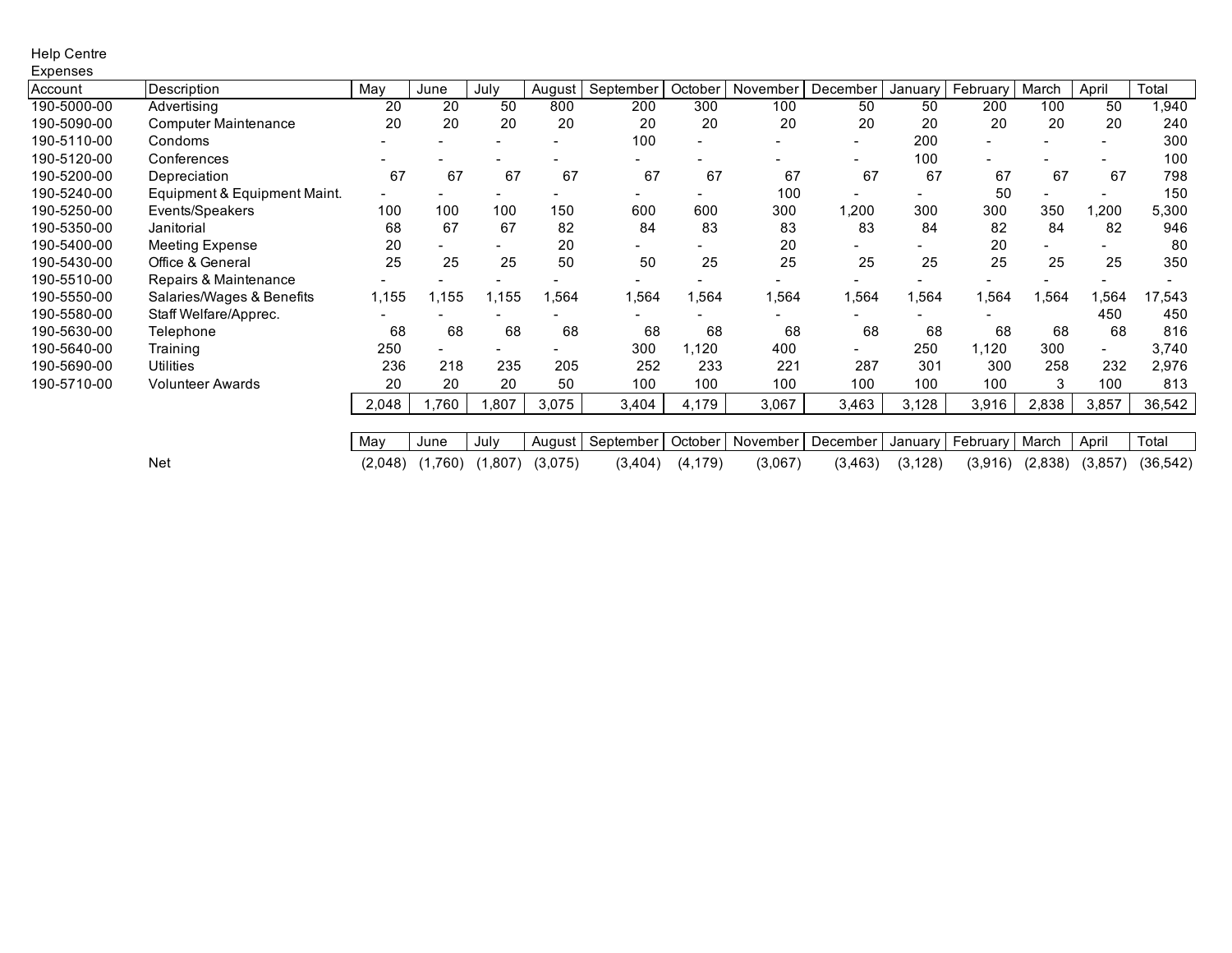#### Louis'-Louis' Loft

| Revenue                     |                                   |                |                |               |                      |              |                |              |              |                |                |                |                |           |
|-----------------------------|-----------------------------------|----------------|----------------|---------------|----------------------|--------------|----------------|--------------|--------------|----------------|----------------|----------------|----------------|-----------|
| <b>Bar Operations</b>       |                                   |                |                |               |                      |              |                |              |              |                |                |                |                |           |
| Account                     | Description                       | May            | June           | July          | August               | September    | October        | November     | December     | January        | February       | March          | April          | Total     |
| 250-4040-00                 | Coat Check Revenue                |                |                |               |                      |              | 100            | 450          | 400          | 400            | 250            | 100            | 0              | 1,700     |
| 250-4070-20                 | <b>Commission Vending</b>         | 75             | 150            | 135           | 165                  | 766          | 600            | 675          | 550          | 700            | 550            | 800            | 795            | 5,961     |
| 250-4270-40                 | Sales - Bottled Beer              | 2,313          | 5,066          | 4,666         | 5,620                | 63,336       | 16,545         | 10,755       | 3,622        | 5,332          | 5,201          | 6,233          | 3,123          | 131,812   |
| 250-4270-50                 | Sales - Draft Beer                | 6,677          | 6,377          | 6,011         | 6,398                | 22,643       | 17,644         | 15,632       | 14,322       | 15,214         | 13,944         | 19,322         | 16,444         | 160,628   |
| 250-4270-60                 | Sales - Food                      | 38,216         | 44,232         | 40,583        | 39,620               | 79,321       | 67,844         | 61,233       | 57,489       | 49,664         | 50,144         | 66,346         | 55,242         | 649,934   |
| 250-4270-70                 | Sales - Liquor                    | 3,022          | 4,477          | 5,466         | 4,556                | 22,463       | 14,032         | 13,677       | 14,688       | 14,210         | 11,634         | 14,321         | 12,987         | 135,533   |
| 250-4270-80                 | Sales - Non Alch. Bev.            | 368            | 1,500          | 993           | 1,230                | 5,761        | 3,966          | 2,944        | 2,135        | 2,744          | 2,254          | 2,545          | 2,944          | 29,384    |
| 250-4270-85                 | Sales Prepared Beverages          | 3,443          | 4,451          | 4,090         | 4,566                | 8,966        | 9,077          | 7,895        | 4,899        | 7,418          | 5,796          | 7,442          | 6,244          | 74,287    |
| 250-4275-00                 | <b>Special Event Revenue</b>      | 1,000          | 3,000          | 2,000         | 1,800                | 6,000        | 4,500          | 3,500        | 4,000        | 3,000          | 2,600          | 3,000          | 3,750          | 38,150    |
| 250-4280-00                 | Sponsorship Revenue               | 0              | 0              | 500           | $\Omega$             | 8,000        | 500            | $\Omega$     | 300          | 300            | $\mathbf 0$    | 500            | 300            | 10,400    |
|                             |                                   | 55,114         | 69,253         | 64,444        | 63,955               | 217,256      | 134,808        | 116,761      | 102,405      | 98,982         | 92,373         | 120,609        | 101,829        | 1,237,789 |
|                             |                                   |                |                |               |                      |              |                |              |              |                |                |                |                |           |
| <b>Expenses</b>             |                                   |                |                |               |                      |              |                |              |              |                |                |                |                |           |
| Account                     | Description                       | May            | June           | July          | August               | September    | October        | November     | December     | January        | February       | March          | April          | Total     |
| 250-5000-00                 | Advertising                       | 200            | 5,200          | 200           | 750                  | 3,000        | 750            | 500          | 500          | 500            | 500            | 500            | 500            | 13,100    |
| 250-5030-00                 | <b>Bank Charges</b>               | 1,200          | 1,200          | 1,600         | 1,600                | 2,500        | 1,800          | 1,500        | 1,500        | 1,500          | 1,500          | 1,500          | 1,500          | 18,900    |
| 250-5090-00                 | Computer Maint.                   | 126            | $\overline{1}$ | $\mathbf{1}$  | $\mathbf{1}$         | $\mathbf{1}$ | $\mathbf{1}$   | $\mathbf{1}$ | $\mathbf{1}$ | $\overline{1}$ | $\mathbf{1}$   | $\mathbf{1}$   | $\mathbf{1}$   | 141       |
| 250-5180-40                 | COS - Bottled Beer                | 810            | 1,773          | 1.633         | 1,967                | 22.168       | 5,791          | 3.764        | 1,268        | 1.866          | 1.820          | 2,182          | 1.093          | 46.134    |
| 250-5180-50                 | COS - Draft Beer                  | 2.938          | 2.806          | 2.645         | 2.815                | 9.963        | 7,763          | 6.878        | 6.302        | 6.694          | 6.135          | 8.502          | 7,235          | 70.676    |
| 250-5180-60                 | COS - Food                        | 15,286         | 17,693         | 16,233        | 15,848               | 31,728       | 27,138         | 24,493       | 22,996       | 19,866         | 20,058         | 26,538         | 22,097         | 259,974   |
| 250-5180-70                 | COS - Liquor                      | 816            | 1,209          | 1,476         | 1,230                | 5,166        | 3,227          | 3,146        | 3,378        | 3,268          | 2,676          | 3,294          | 2,987          | 31,873    |
| 250-5180-80                 | COS - Non Alch. Bev.              | 147            | 600            | 397           | 492                  | 2,304        | 1,586          | 1,178        | 854          | 1,098          | 902            | 1,018          | 1,178          | 11,754    |
| 250-5180-85                 | COS- Prepared Bev.                | 1,067          | 1,380          | 1,268         | 1,415                | 2,779        | 2,814          | 2,447        | 1,519        | 2,300          | 1,797          | 2,307          | 1,936          | 23,029    |
| 250-5200-00                 | Depreciation                      | 1,036          | 1.036          | 1.036         | 1.036                | 1.036        | 1,036          | 1,036        | 1.036        | 1.036          | 1.036          | 1.036          | 1.036          | 12.426    |
| 250-5240-00                 | Equipment & Equipment Maintenance | 1,000          | 1,000          | 1,250         | 1,500                | 2,000        | 2,000          | 2,000        | 2,000        | 2,000          | 2,000          | 2,000          | 2,000          | 20,750    |
| 250-5285-00                 | Food & Beverage supplies          | 800            | 800            | 800           | 800                  | 2,000        | 2,000          | 2,000        | 1,400        | 1,400          | 1,400          | 1,400          | 1,400          | 16,200    |
| 250-5290-00                 | Freight                           | 800            | 800            | 800           | 800                  | 900          | 900            | 900          | 900          | 800            | 800            | 800            | 800            | 10,000    |
| 250-5360-00                 | Kitchen Supplies                  | 800            | 800            | 800           | 800                  | 1,200        | 1,200          | 1,200        | 1,200        | 1,200          | 1,200          | 1,200          | 1,200          | 12,800    |
| 250-5390-00                 | Licence                           | 697            | 5,536          | 148           | 348                  | 148          | 148            | 148          | 148          | 148            | 148            | 673            | 148            | 8,438     |
| 250-5400-00                 | Meeting                           |                |                | $\sim$        | 350                  |              | ÷              |              | 250          |                |                | ÷.             | $\overline{a}$ | 600       |
| 250-5410-00                 | Membership                        |                |                |               |                      |              |                |              |              |                |                |                |                |           |
| 250-5430-00                 | Office & General                  | 100            | 100            | 100           | 100                  | 100          | 100            | 100          | 100          | 100            | 100            | 100            | 100            | 1,200     |
| 250-5450-00                 | <b>Plant Maintenance</b>          | $\overline{a}$ | 900            |               |                      |              | ٠              |              |              | ÷              |                | ÷.             |                | 900       |
| 250-5470-00                 | Printing                          | 200            |                |               | $\ddot{\phantom{1}}$ | 200          | $\sim$         |              | $\sim$       | 200            | $\sim$         | ÷              |                | 600       |
| 250-5480-00                 | Prof. Development/Wellness        |                |                | $\sim$        |                      |              | ä,             |              |              | 650            |                |                |                | 650       |
| 250-5500-00                 | Promotions                        | 500            | 500            | 500           | 500                  | 1,000        | 1,000          | 1,000        | 1,000        | 1,000          | 1,000          | 1,000          | 1,000          | 10,000    |
| 250-5510-05                 | Repairs & Main. - Louis'          | 700            | 700            | 700           | 700                  | 1,200        | 1,200          | 1,200        | 1,200        | 1,200          | 1,200          | 1,200          | 1,200          | 12,400    |
| 250-5560-00                 |                                   | 500            |                |               | 1.000                |              |                |              |              |                |                |                |                | 29.250    |
|                             | <b>Special Event Expense</b>      |                | 1,000          | 1,000         |                      | 4,000        | 1,750          | 13,500       | 1,500        | 1,000          | 1,500          | 1,500          | 1,000          |           |
| 250-5205-00                 | <b>Staff Discounts</b>            | 400            | 400            | 400           | 400                  | 1,200        | 1,200          | 1,200        | 800          | 800            | 1.000          | 1.200          | 1.000          | 10.000    |
| 250-5580-00                 | Staff Welfare/Apprec.             | 150<br>710     | 150            | 150           | 150                  | 150          | 150            | 150          | 150          | 150            | 150            | 150            | 150            | 1,800     |
| 250-5630-00                 | Telephone                         |                | 710            | 710           | 710                  | 710          | 710            | 710          | 710          | 710            | 710            | 710            | 710            | 8,520     |
| 250-5640-00<br>250-5650-00  | Training                          | $\mathbf 0$    | $\mathbf 0$    | $\mathbf 0$   | 0<br>$\mathbf 0$     | 20           | 20             | 20           | 500<br>20    | 500<br>20      | 20             | 20             | 20             | 1,000     |
|                             | Transportation                    |                |                |               |                      |              |                |              |              |                |                |                |                | 160       |
| 250-5670-00                 | Uniforms/linens                   | 400            |                |               | 300                  |              |                |              |              | 400            |                |                | ÷              | 1,100     |
| 250-5750-00                 | Waste Management                  | 349            | 349<br>93,476  | 349<br>80,032 | 349<br>84,820        | 685          | 685<br>136,243 | 685          | 685          | 685            | 685<br>102,690 | 685<br>126,403 | 685<br>113,472 | 6,876     |
|                             |                                   | 76,137         |                |               |                      | 171,413      |                | 134,357      | 102,735      | 112,614        |                |                |                | 1,334,394 |
|                             |                                   | May            | June           | July          | August               | September    | October        | November     | December     | January        | February       | March          | April          | Total     |
|                             |                                   | (21, 023)      | (24, 223)      | (15,588)      | (20, 865)            | 45,843       | (1, 435)       | (17, 596)    | (330)        | (13, 632)      | (10, 317)      | (5,794)        | (11, 643)      | (96, 605) |
|                             | Bar Operations Net Profit/(Loss)  |                |                |               |                      |              |                |              |              |                |                |                |                |           |
| Expenses                    |                                   |                |                |               |                      |              |                |              |              |                |                |                |                |           |
| <b>Building Maintenance</b> |                                   |                |                |               |                      |              |                |              |              |                |                |                |                |           |
| Account                     | Description                       | May            | June           | July          | August               | September    | October        | November     | December     | January        | February       | March          | April          | Total     |
| 250-5350-00                 | Janitorial                        | 3,134          | 2,856          | 2,860         | 3,605                | 3,791        | 3,705          | 4,239        | 3,650        | 3,789          | 3,641          | 3,952          | 3,834          | 43,055    |
| 250-5690-00                 | Utilities                         | 9,801          | 9,049          | 9,743         | 8,501                | 10,524       | 9,823          | 9,287        | 11,932       | 10,702         | 11,897         | 10,395         | 9,396          | 121,051   |
|                             |                                   | 12,935         | 11,905         | 12,603        | 12,106               | 14,315       | 13,528         | 13,526       | 15,581       | 14,491         | 15,539         | 14,346         | 13,230         | 164,106   |
|                             |                                   |                |                |               |                      |              |                |              |              |                |                |                |                |           |

May June July August September October November December January February March April Total Building Maintence Net Profit/(Loss) (12,935) (11,905) (12,603) (12,106) (14,315) (13,528) (13,526) (15,581) (14,491) (15,539) (14,346) (13,230) (164,106) May June July August September October November December January February March April Total

Net (33,959) (36,127) (28,192) (32,971) 31,528 (14,963) (31,123) (15,911) (28,123) (25,856) (20,141) (24,873) (260,711)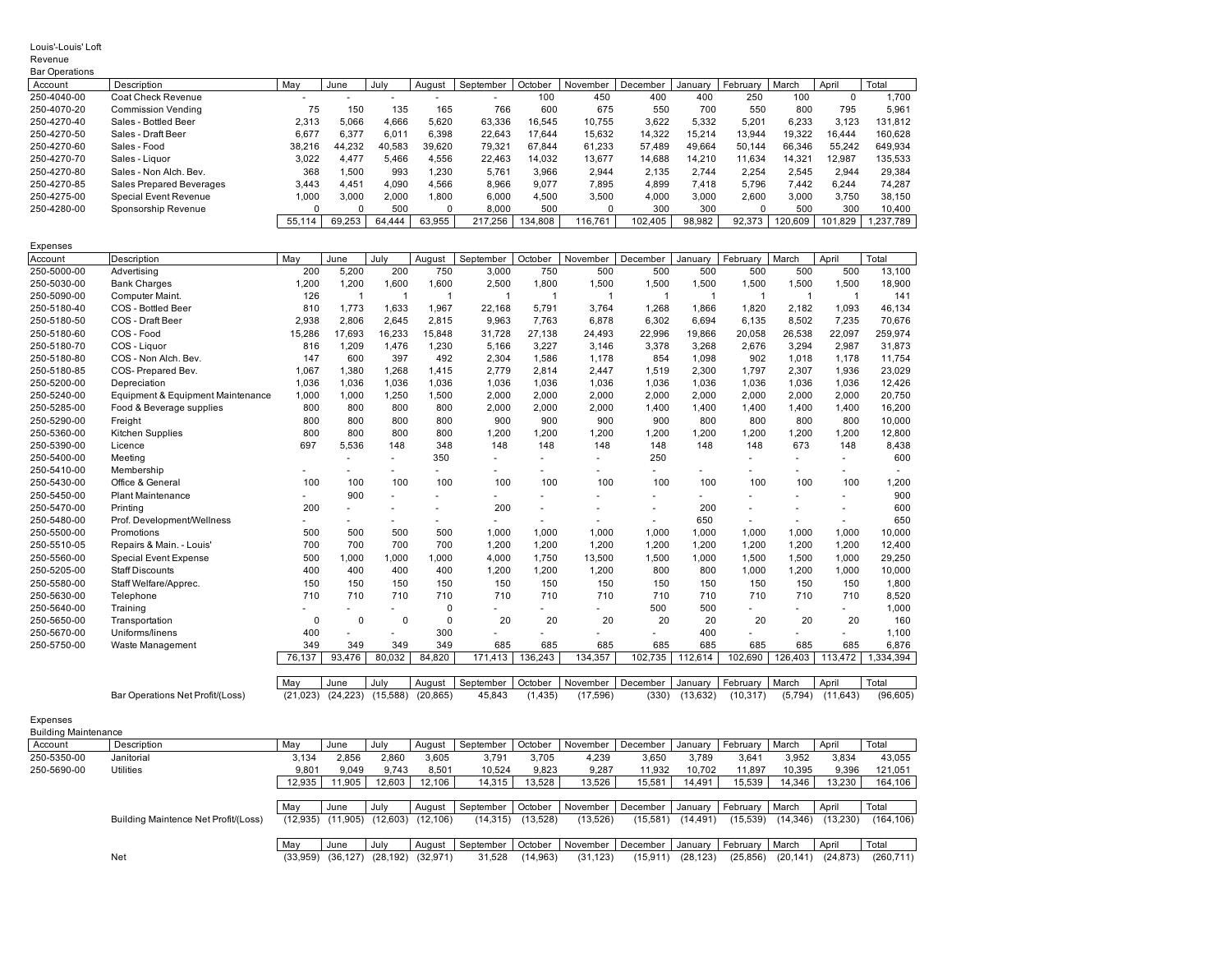#### Louis' Entertainment

| Revenue     |                              |        |       |                          |        |           |         |          |          |         |                          |       |       |        |
|-------------|------------------------------|--------|-------|--------------------------|--------|-----------|---------|----------|----------|---------|--------------------------|-------|-------|--------|
| Account     | Description                  | May    | June  | July                     | August | September | October | November | December | January | February                 | March | April | Total  |
| 160-4250-40 | <b>Equipment Rentals</b>     | ,000   | 1.000 | 000,1                    | 1,000  | 3,000     | 2,500   | 2,000    | 1,000    | 2,000   | 2,000                    | 3,000 | 2,500 | 22,000 |
| 160-4310-10 | <b>Ticket Sales</b>          |        |       |                          |        | 5,000     | 3,000   | 3,000    | .500     | 2,000   | 2,000                    | 2,000 | 2.000 | 20,500 |
|             |                              | 1,000  | 1,000 | 000.                     | 000,1  | 8,000     | 5,500   | 5,000    | 2,500    | 4,000   | 4,000                    | 5,000 | 4,500 | 42,500 |
| Expenses    |                              |        |       |                          |        |           |         |          |          |         |                          |       |       |        |
| Account     | Description                  | May    | June  | July                     | August | September | October | November | December | January | February                 | March | April | Total  |
| 160-5000-05 | Advertising                  |        |       |                          |        | 600       | 500     | 300      | 250      | 250     | 300                      | 300   | 300   | 2,800  |
| 160-5090-00 | <b>Computer Maintenance</b>  |        |       |                          |        | $\sim$    |         |          |          |         | $\overline{\phantom{a}}$ |       |       |        |
| 160-5200-00 | Depreciation                 | 215    | 215   | 215                      | 215    | 215       | 215     | 215      | 215      | 215     | 215                      | 215   | 215   | 2,583  |
| 160-5220-10 | Entertainment Live           |        |       | ۰.                       |        | 4,500     | 2,600   | 2,600    | ,200     | ,700    | 1.700                    | .700  | .700  | 17.700 |
| 160-5240-00 | Equipment & Equipment Maint. | 150    | 150   | 150                      | 150    | 150       | 150     | 150      | 150      | 150     | 150                      | 150   | 150   | 1.800  |
| 160-5390-00 | Licenses                     | $\sim$ |       | $\overline{\phantom{0}}$ | -      | $\sim$    |         | -        |          | 750     | $\overline{\phantom{a}}$ | ۰     |       | 750    |
| 160-5550-40 | <b>Salaries</b>              | 700    | 700   | 700                      | 700    | 2,800     | 2,200   | 2,200    | 1,000    | .600    | 200. ا                   | 0.800 | .800  | 17,400 |
|             |                              | .065   | 1.065 | .065                     | .065   | 8,265     | 5,665   | 5,465    | 2,815    | 4,665   | 3,565                    | 4.165 | 4,165 | 43,033 |
|             |                              |        |       |                          |        |           |         |          |          |         |                          |       |       |        |
|             |                              | May    | June  | July                     | August | September | October | November | December | January | February                 | March | April | Total  |
|             | Net                          | (65)   | (65)  | (65)                     | (65)   | (265)     | (165)   | (465)    | (315)    | (665)   | 435                      | 835   | 335   | (533)  |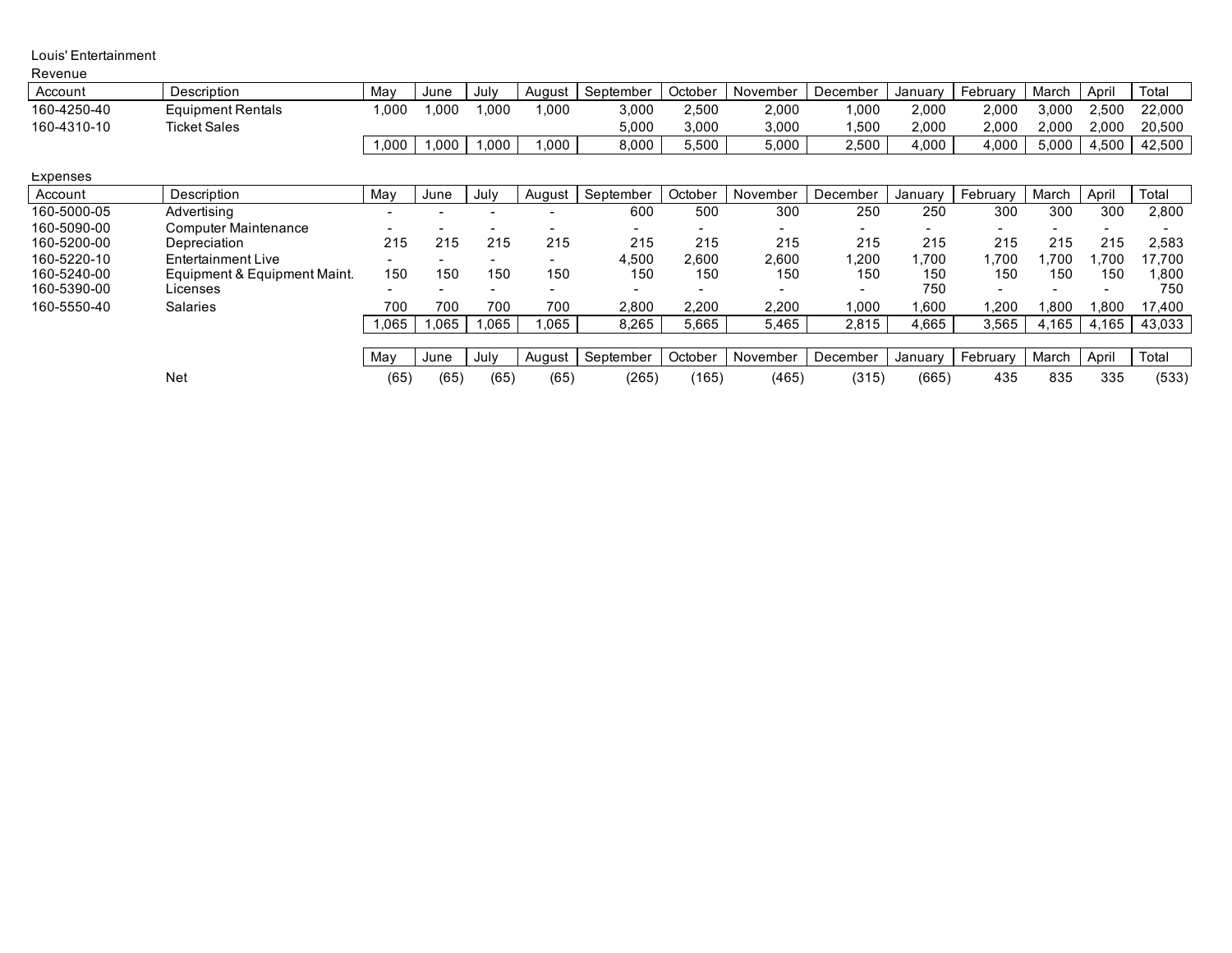#### Marketing Revenue

| ,,,,,,,,,,, |                               |                          |                          |        |        |           |                          |          |          |                          |          |                          |                          |        |
|-------------|-------------------------------|--------------------------|--------------------------|--------|--------|-----------|--------------------------|----------|----------|--------------------------|----------|--------------------------|--------------------------|--------|
| Account     | Description                   | Mav                      | June                     | July   | August | September | October                  | November | December | Januarv                  | February | March                    | April                    | Total  |
| 145-4000-20 | Video Monitors/Plasmas        |                          |                          |        |        | 500       | 400                      | 400      | 200      | 500                      | 400      | 400                      | 400                      | 3,200  |
|             | 145-4250-30 Other-Building    | .850                     | .850                     | .850   | .850   | 2.000     | 2,000                    | 2,000    | .800     | 2.100                    | 2.100    | 2.100                    | .800                     | 23,300 |
|             | 145-4620-00 Survival Calendar | $\overline{\phantom{a}}$ | $\overline{\phantom{0}}$ | $\sim$ |        | 30.000    | $\overline{\phantom{a}}$ |          |          | $\overline{\phantom{0}}$ |          | $\overline{\phantom{a}}$ | $\overline{\phantom{a}}$ | 30,000 |
|             |                               | .850                     | ,850                     | .850   | ,850   | 32,500    | 2.400                    | 2.400    | 2,000    | 2.600                    | 2.500    | 2.500                    | 2.200                    | 56,500 |
|             |                               |                          |                          |        |        |           |                          |          |          |                          |          |                          |                          |        |

### Expenses

| Account                 | Description                          | May | June                     | July | August | September | October                  | November                 | December | January                  | February                 | March                    | April | Total  |
|-------------------------|--------------------------------------|-----|--------------------------|------|--------|-----------|--------------------------|--------------------------|----------|--------------------------|--------------------------|--------------------------|-------|--------|
| 145-5000-00 Advertising |                                      |     | 250                      |      |        | 100       | 100                      | 100                      | 50       | 100                      | 100                      | 100                      |       | 900    |
|                         | 145-5030-00 Bank Charges             |     |                          |      | 50     | 250       | 50                       | 50                       | 50       | 50                       | $\overline{\phantom{0}}$ | $\overline{\phantom{a}}$ |       | 500    |
|                         | 145-5200-00 Depreciation             | 20  | 20                       | 20   | 20     | 20        | 20                       | 20                       | 20       | 20                       | 20                       | 20                       | 20    | 243    |
|                         | 145-5400-00 Meeting/Public Relations | 50  | 50                       | 50   | 50     |           | $\overline{\phantom{a}}$ | $\overline{\phantom{a}}$ | 50       | 50                       | 50                       | $\overline{\phantom{0}}$ |       | 350    |
|                         | 145-5430-00 Office & General         |     |                          |      | 25     | 25        | $\overline{\phantom{a}}$ |                          |          | 25                       | 25                       | $\overline{\phantom{0}}$ |       | 100    |
|                         | 145-5620-00 Survival Calendar        |     | $\overline{\phantom{a}}$ |      |        | 20,000    | $\overline{\phantom{a}}$ |                          |          | $\overline{\phantom{0}}$ |                          |                          |       | 20,000 |
|                         |                                      | 70  | 320                      | 70   | 145    | 20,395    | 170                      | 170                      | 170      | 245                      | 195                      | 120                      |       | 22,093 |
|                         |                                      |     |                          |      |        |           |                          |                          |          |                          |                          |                          |       |        |
|                         |                                      | Mav | June                     | July | Auaust | September | October                  | November                 | December | January                  | February                 | March                    | April | Total  |

Net 1,780 1,530 1,780 1,705 12,105 2,230 2,230 1,830 2,355 2,305 2,380 2,180 34,407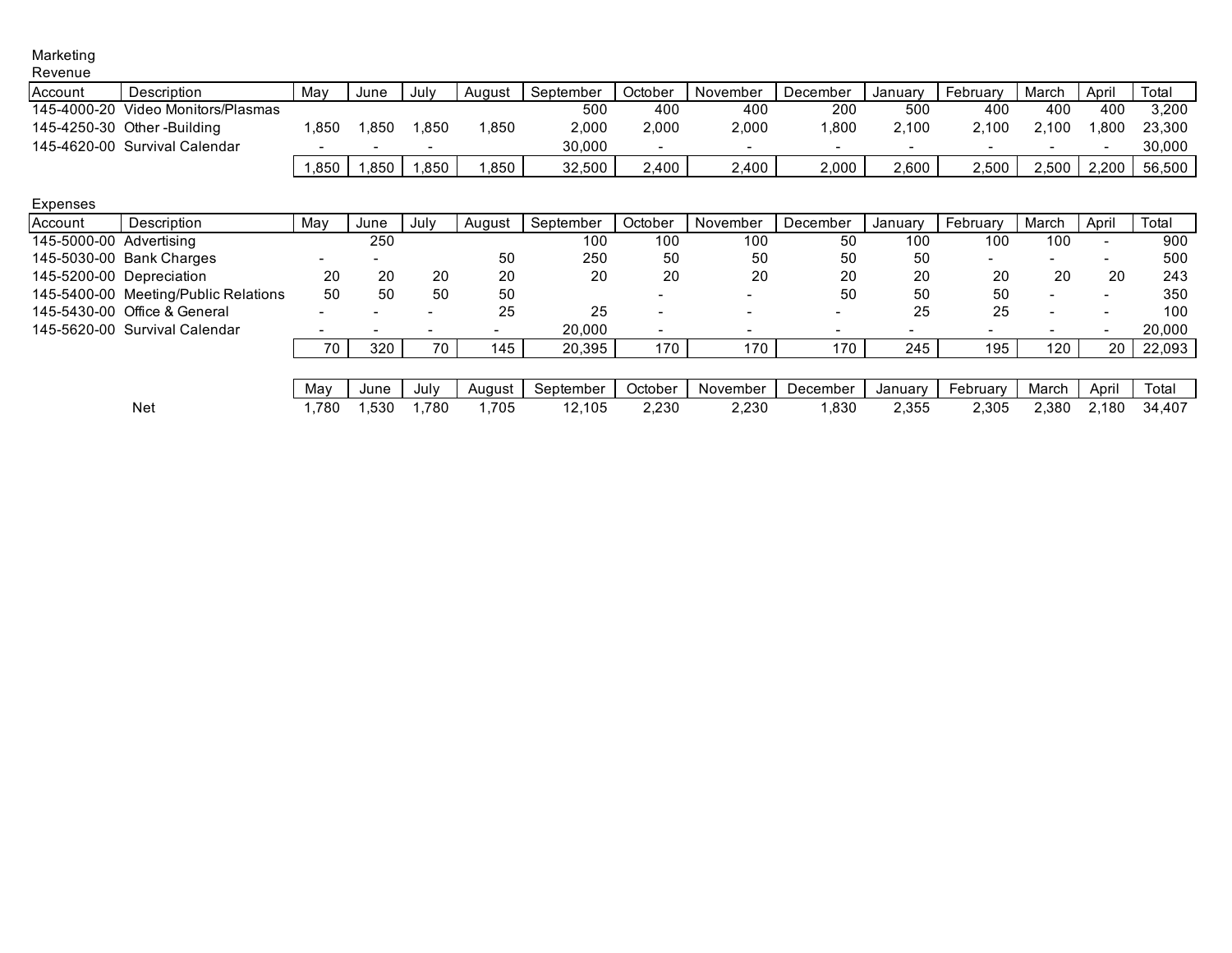#### Pride Centre Expenses

| Acct        | Description                 | May     | June     | July    | August   | September | October  | November | December | Januarv | February | March   | April   | Total     |
|-------------|-----------------------------|---------|----------|---------|----------|-----------|----------|----------|----------|---------|----------|---------|---------|-----------|
| 230-5000-00 | Advertising                 | 20      | 200      | 30      | 600      | 400       | 150      | 100      | 150      | 150     | 100      | 100     |         | 2,000     |
| 230-5090-00 | <b>Computer Maintenance</b> | 20      | 20       | 20      | 20       | 20        | 20       | 20       | 20       | 20      | 20       | 20      | 20      | 240       |
| 230-5110-00 | Condoms                     |         |          |         |          | 100       |          |          |          | 200     |          |         |         | 300       |
| 230-5120-00 | Conferences                 |         |          |         |          |           | 0        |          |          | 100     |          |         |         | 100       |
| 230-5200-00 | Depreciation                | 51      | 51       | 51      | 51       | 51        | 51       | 51       | 51       | 51      | 51       | 51      | 51      | 606       |
| 230-5240-00 | Equipment                   |         |          |         |          | 100       | 0        |          |          | 100     |          |         |         | 200       |
| 230-5250-00 | Events/Speakers             | 50      | 400      | 50      | 50       | 800       | 1,000    | 200      | 500      | 100     | 200      | 1,000   | 200. ا  | 5,550     |
| 230-5350-00 | Janitorial                  | 92      | 93       | 91      | 113      | 115       | 115      | 113      | 113      | 114     | 112      | 115     | 115     | 1,300     |
| 230-5400-00 | <b>Meeting Expense</b>      |         |          |         |          |           |          |          |          | 20      |          |         | 20      | 40        |
| 230-5430-00 | Office & General            |         | 0        | 0       | $\Omega$ | 0         | 0        | 0        | 0        | 25      | 25       | 25      | 25      | 100       |
| 230-5510-00 | Repairs & Maintenance       |         |          |         |          |           |          |          |          |         |          |         |         |           |
| 230-5550-00 | Salaries/Wages & Benefits   | 1,128   | 1.128    | 1,128   | 1,527    | 1,527     | 1,527    | 1,527    | 1,527    | 1,527   | 1,527    | 1,527   | ,527    | 17,130    |
| 230-5580-00 | Staff Welfare/Apprec.       |         |          |         |          |           |          |          |          |         |          |         | 450     | 450       |
| 230-5600-00 | Subscriptions/Publications  | 22      | 22       | 22      | 22       | 22        | 22       | 22       | 22       | 122     | 22       | 122     | 22      | 464       |
| 230-5630-00 | Telephone                   | 53      | 53       | 53      | 53       | 53        | 53       | 53       | 53       | 53      | 53       | 53      | 53      | 639       |
| 230-5640-00 | Training                    | 250     |          |         |          | 300       | 840      | 100      | 100      | 300     | 840      | 100     |         | 2,830     |
| 230-5710-00 | <b>Volunteer Awards</b>     | 20      | 20       | 20      | 50       | 100       | 100      | 100      | 100      | 100     | 100      | 100     | 120     | 930       |
| 230-5690-00 | <b>Utilities</b>            | 320     | 296      | 319     | 278      | 342       | 316      | 300      | 390      | 395     | 405      | 349     | 313     | 4,024     |
|             |                             | 2,026   | 2,283    | 1,785   | 2,764    | 3,930     | 4,194    | 2,586    | 3,026    | 3,377   | 3,455    | 3,563   | 3,916   | 36,903    |
|             |                             |         |          |         |          |           |          |          |          |         |          |         |         |           |
|             |                             | May     | June     | July    | August   | September | October  | November | December | January | February | March   | April   | Total     |
|             | <b>Net</b>                  | (2,026) | (2, 283) | (1,785) | (2,764)  | (3,930)   | (4, 194) | (2,586)  | (3,026)  | (3,377) | (3, 455) | (3,563) | (3,916) | (36, 903) |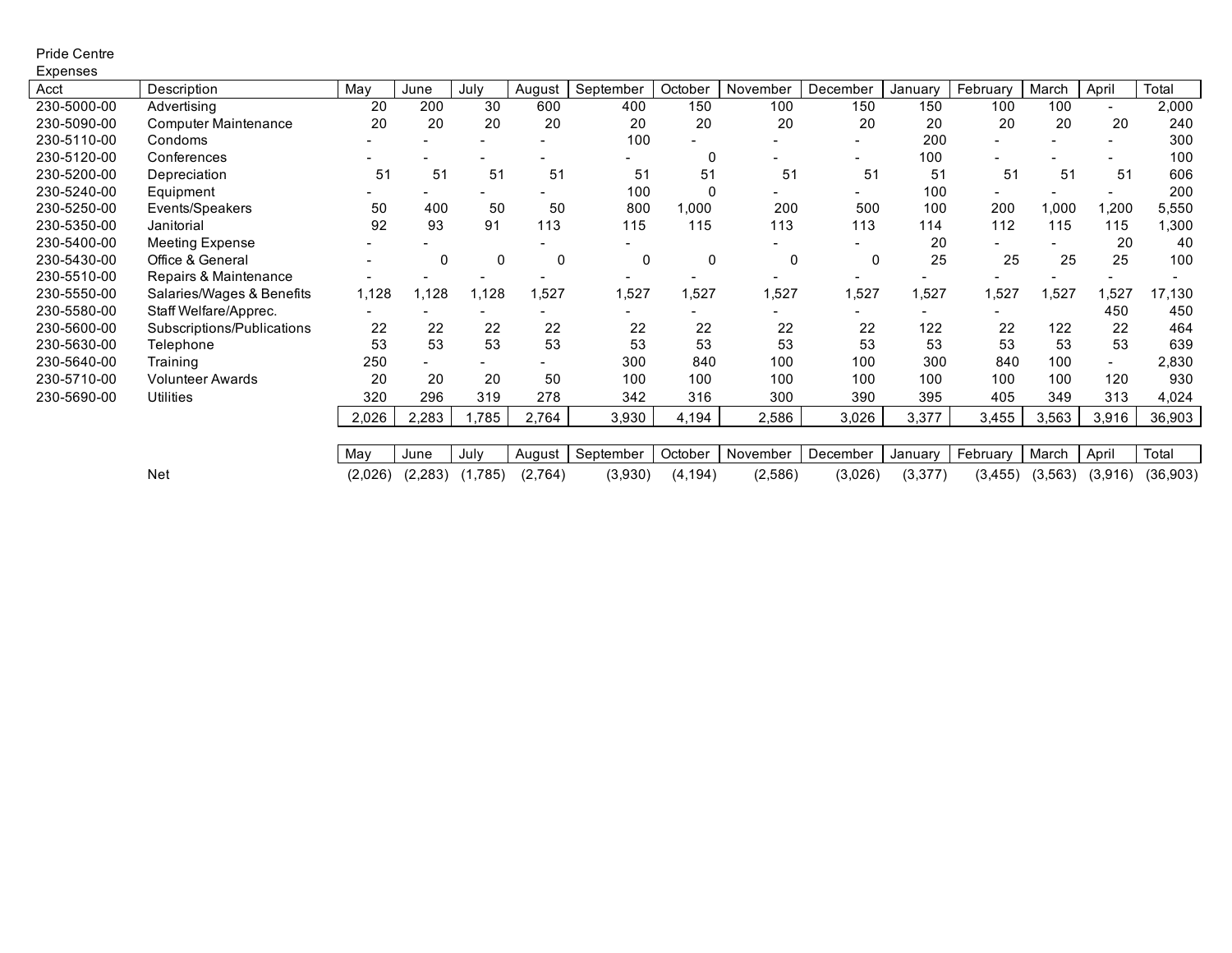#### Student Governance **E**xpenses

| ∟∧рспэсэ |                                         |        |        |                |        |                      |                |                          |                          |         |                          |                          |        |                   |
|----------|-----------------------------------------|--------|--------|----------------|--------|----------------------|----------------|--------------------------|--------------------------|---------|--------------------------|--------------------------|--------|-------------------|
| Account  | Description                             | May    | June   | July           | August | September            | October        | November                 | December                 | January | February                 | March                    | April  | Total             |
|          | 150-5000-00 Exec - General Elections    |        |        |                |        |                      |                |                          |                          |         | 650                      | 6,800                    | 350    | 7,800             |
|          | 150-5000-05 Exec - By Elections         |        |        |                |        |                      | 3,075          |                          |                          |         |                          |                          |        | 3.075             |
|          | 150-5330-00 Exec - Referendum           |        |        |                |        |                      |                |                          |                          |         | $\overline{\phantom{a}}$ | 3,100                    |        | 3,100             |
|          | 170-5090-00 Exec - Computer Maintenance | 468    |        |                | 744    |                      |                |                          |                          |         |                          |                          |        | 1,212             |
|          | 170-5120-00 Exec - Development          |        |        |                | 500    | 500                  | 500            | 6,000                    |                          |         | 7,000                    | 500                      |        | 15,000            |
|          | 170-5200-00 Exec - Depreciation         | 406    | 406    | 406            | 406    | 406                  | 406            | 406                      | 406                      | 406     | 406                      | 406                      | 406    | 4,872             |
|          | 170-5400-00 Exec - Meeting Expense      | 500    | 100    | 100            | 500    | 150                  | 500            | 700                      | 200                      | 200     | 450                      | 1.050                    | 480    | 4.930             |
|          | 170-5430-00 Exec - Office & General     | 50     | 50     |                |        | 50                   | 50             | 50                       |                          | 50      | 50                       | 50                       |        | 400               |
|          | 170-5470-00 Exec - Printing             | 2      | 2      | $\overline{2}$ | 2      | $\overline{4}$       | $\overline{4}$ | 4                        | 2                        | 4       | 4                        |                          | 4      | 38                |
|          | 170-5490-00 Exec - Projects             | 1,000  | 500    | 500            | 2,525  | 6,000                | 2,000          | 2,000                    | 1,000                    | 5,000   | 9,000                    | 3,000                    | 1.000  | 33,525            |
|          | 170-5490-05 Exec - Events Expenses      |        |        |                |        | 5,200                | 1,000          | 600                      |                          | 2,500   | 600                      | 8,300                    |        | 18,200            |
|          | 170-5530-00 Exec - Retreats             | 400    |        | 700            |        |                      | 200            | $\overline{\phantom{a}}$ | 300                      |         | $\overline{\phantom{a}}$ |                          | 700    | 2,300             |
|          | 170-5550-00 Exec - Salaries & Benefits  | 15,439 | 15.439 | 15.439         | 15,439 | 15.439               | 15.439         | 15.439                   | 15.439                   | 15.439  | 15.439                   | 15.439                   | 39.371 | 209,205           |
|          | 170-5570-00 Exec - Sponsorship          |        | 250    | 250            |        | 1,000                | 500            | 1,000                    |                          | 1,000   | 1,000                    | 500                      |        | 5,500             |
|          | 170-5630-00 Exec - Telephone            | 554    | 554    | 554            | 554    | 554                  | 554            | 554                      | 554                      | 554     | 554                      | 554                      | 554    | 6,648             |
|          | 170-5660-00 Exec - Travel Expense       | 200    | 200    | 200            | 200    | 500                  | 500            | 500                      | 500                      | 1,060   | 500                      | 200                      | 200    | 4,760             |
|          | 310-5090-00 USC - Computer Maintenance  | 74     |        |                |        |                      |                |                          |                          |         |                          |                          |        | 74                |
|          | 310-5190-00 USC - Councilor Souvenirs   |        |        |                |        |                      |                |                          |                          |         | $\overline{\phantom{a}}$ | 5,050                    |        | 5,050             |
|          | 310-5200-00 USC - Depreciation          | 452    | 452    | 452            | 452    | 452                  | 452            | 452                      | 452                      | 452     | 452                      | 452                      | 452    | 5,424             |
|          | 310-5330-00 USC - Honorariums           |        |        |                |        | 160                  | 120            | 160                      | 80                       | 160     | 200                      | 200                      | 120    | 1,200             |
|          | 310-5400-00 USC - Meeting Expense       |        |        |                |        | 750                  | 125            |                          | 400                      | ٠       | 300                      | $\overline{\phantom{a}}$ | 750    | 2,325             |
|          | 310-5400-10 USC - Meeting Expense (AGM) |        |        |                |        |                      |                | 1.575                    |                          |         |                          |                          |        | 1,575             |
|          | 310-5400-05 USC - Meeting Expense (SGM) |        |        |                |        |                      |                |                          |                          |         | 1,575                    |                          |        | 1,575             |
|          | 310-5680-00 USC - Socials/Appreciation  |        |        |                |        | ,200                 | 1,200          | 1,200                    | 800                      | ,200    | 1,200                    | 1,300                    | .200   | 9,300             |
|          |                                         | 19,545 | 17,953 | 18,603         | 21,322 | 32,365               | 26,625         | 30,640                   | 20,133                   | 28,025  | 39,380                   | 46,905                   | 45,587 | 347,088           |
|          |                                         |        |        |                |        |                      |                |                          |                          |         |                          |                          |        |                   |
|          |                                         |        |        |                |        | $\sim$ $\sim$ $\sim$ |                |                          | $\overline{\phantom{a}}$ |         | $ -$                     | .                        |        | $\tau$ and $\tau$ |

May June July August September October November December January February March April Total Net (19,545) (17,953) (18,603) (21,322) (32,365) (26,625) (30,640) (20,133) (28,025) (39,380) (46,905) (45,587) (347,088)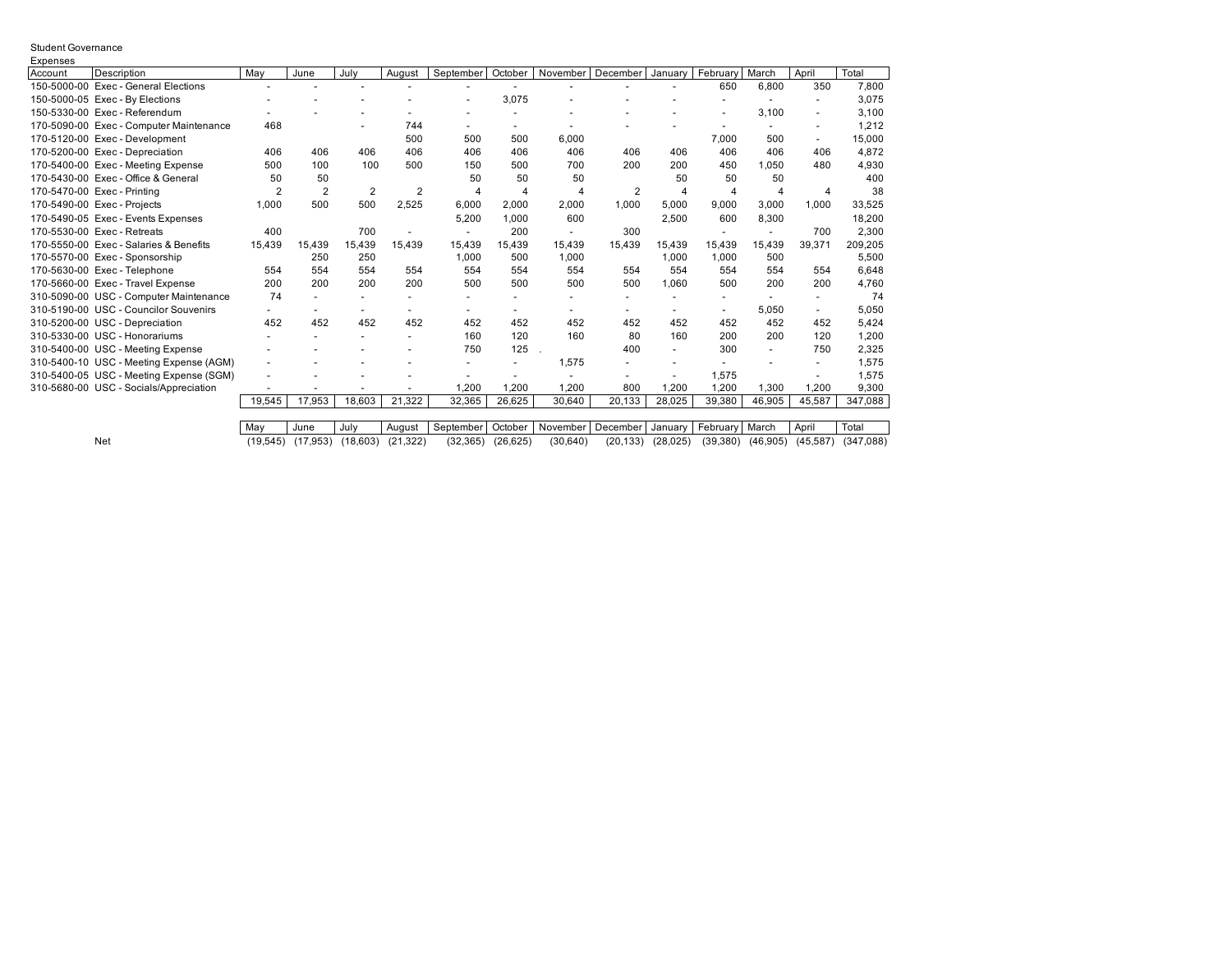Student Grants

| Revenue     |                                              |     |         |      |         |           |                          |                          |                          |                          |                          |         |         |          |
|-------------|----------------------------------------------|-----|---------|------|---------|-----------|--------------------------|--------------------------|--------------------------|--------------------------|--------------------------|---------|---------|----------|
| Account     | Description                                  | May | June    | July | August  | September | October                  | November                 | December                 | January                  | February                 | March   | April   | Total    |
| 130-4180-00 | <b>Ratification Revenue - Campus Groups</b>  | 500 | 500     | 000  | .500    | 3,000     | 2,000                    | 600                      | 100                      | 500                      | 100                      | 100     | 100     | 10,000   |
| 130-4280-00 | Sponsorship - Campus Groups                  |     |         |      |         |           |                          | $\overline{\phantom{0}}$ | $\overline{\phantom{0}}$ | $\overline{\phantom{a}}$ |                          |         |         |          |
|             |                                              | 500 | 500     | .000 | ,500    | 3,000     | 2,000                    | 600                      | 100                      | 500                      | 100                      | 100     | 100     | 10,000   |
| Expenses    |                                              |     |         |      |         |           |                          |                          |                          |                          |                          |         |         |          |
| Account     | Description                                  | May | June    | July | August  | September | October                  | November                 | December                 | January                  | February                 | March   | April   | Total    |
| 130-5310-00 | Grants Expense (Cash/Credit) - Campus Groups | 500 | 500     | 500  | 3,000   | 11,500    | 10,000                   | 7,500                    | 2,500                    | 8,000                    | 5,500                    | 7,500   | 2,500   | 59,500   |
| 130-5310-05 | Grants Expense (Product) - Campus Groups     |     |         |      |         |           |                          | $\overline{\phantom{a}}$ |                          |                          |                          |         |         |          |
| 220-5310-00 | Grant Expense - Campus Legal Service         |     |         |      |         | 500       | $\overline{\phantom{0}}$ | $\overline{\phantom{0}}$ | $\overline{\phantom{0}}$ | $\overline{\phantom{0}}$ |                          |         |         | 500      |
| 220-5310-05 | <b>Grant Expense - Sustainability</b>        |     | 250     | 250  | 250     | 250       | 250                      | 250                      | 250                      | 250                      | 250                      | 250     |         | 2,500    |
| 220-5310-10 | Grant Expense - Anti-Racism                  |     | 250     | 250  | 250     | 250       | 250                      | 250                      | 250                      | 250                      | 250                      | 250     |         | 2,500    |
| 280-5310-00 | Grants Expense - U of S Travel Award         |     | 5,000   |      |         |           |                          | $\overline{\phantom{a}}$ | $\overline{\phantom{0}}$ | $\overline{\phantom{a}}$ | $\overline{\phantom{0}}$ |         |         | 5,000    |
|             |                                              | 500 | 6,000   | 000. | 3,500   | 12,500    | 10,500                   | 8,000                    | 3,000                    | 8,500                    | 6,000                    | 8,000   | 2.500   | 70,000   |
|             |                                              |     |         |      |         |           |                          |                          |                          |                          |                          |         |         |          |
|             |                                              | Mav | June    | July | August  | September | October                  | November                 | December                 | January                  | February                 | March   | April   | Total    |
|             | Net                                          |     | (5,500) |      | (2,000) | (9,500)   | (8,500)                  | (7,400)                  | (2,900)                  | (8,000)                  | (5,900)                  | (7,900) | (2,400) | (60,000) |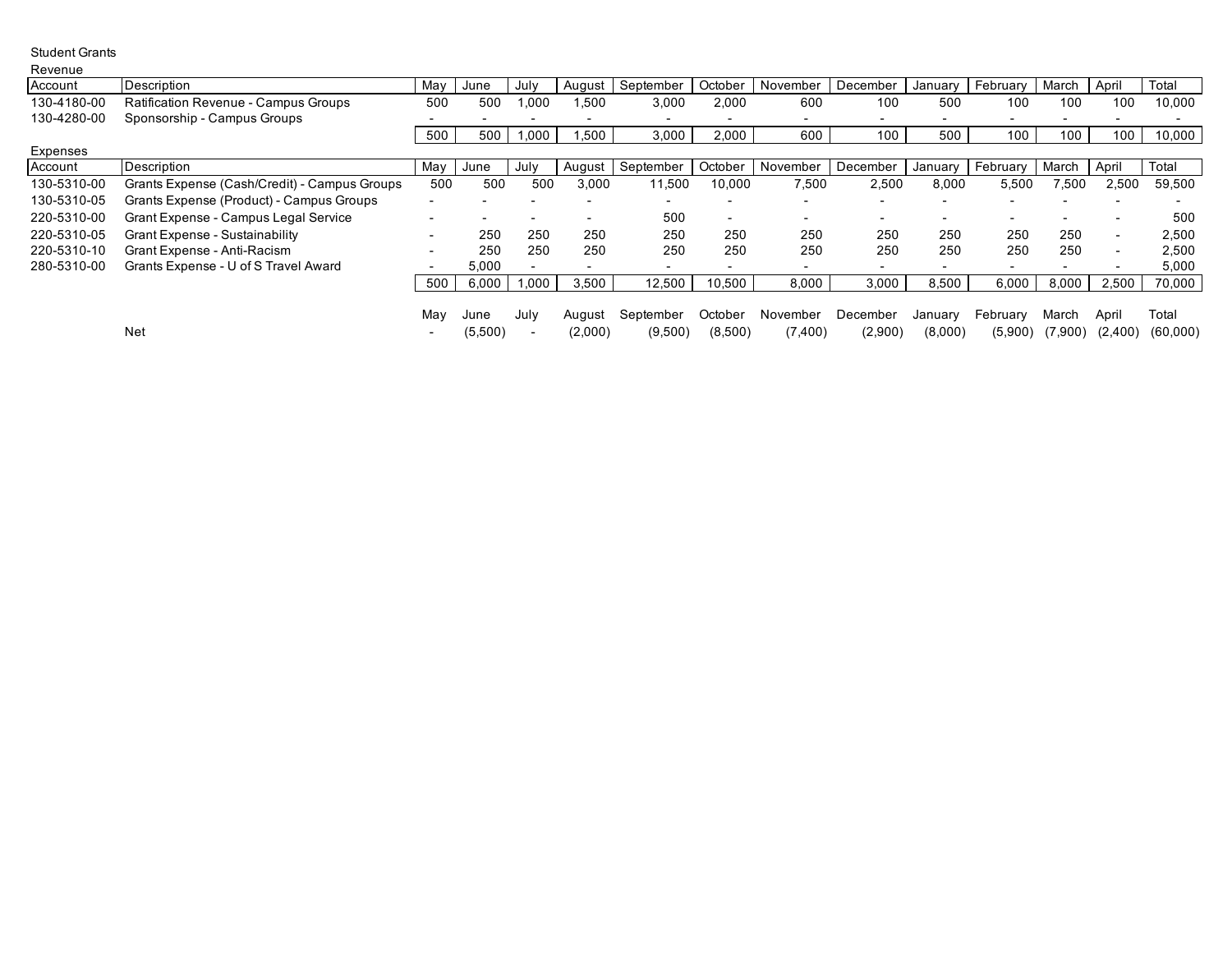| Revenue                                 |                                      |          |                     |                          |          |           |         |          |          |         |                          |                          |                |         |
|-----------------------------------------|--------------------------------------|----------|---------------------|--------------------------|----------|-----------|---------|----------|----------|---------|--------------------------|--------------------------|----------------|---------|
| Account                                 | Description                          | May      | June                | July                     | August   | September | October | November | December | January | February                 | March                    | April          | Total   |
| 210-4070-00                             | Commissions                          |          |                     |                          |          | 5         | 5       | 5        | 5        | 5       | 5                        | 5                        | $\sqrt{5}$     | 40      |
| 210-4070-05                             | Commissions-U-Pass Distribution      |          |                     | $\overline{\phantom{a}}$ |          |           |         |          |          | 3,500   |                          | $\overline{\phantom{a}}$ | 50,000         | 53,500  |
| 210-4140-00                             | Faxing                               | 20       | 20                  | 20                       | 20       | 40        | 40      | 40       | 40       | 40      | 40                       | 40                       | 40             | 400     |
| 210-4190-00                             | Locker Revenue                       |          |                     |                          | 400      | 1,200     |         |          | 500      | 1,200   | 40                       | $\overline{\phantom{a}}$ | $\blacksquare$ | 3,340   |
| 210-4205-00                             | Notary Revenue                       | 100      | 100                 | 100                      | 100      | 200       | 160     | 160      | 160      | 160     | 160                      | 160                      | 160            | 1,720   |
| 210-4230-00                             | Poster Revenue                       | 30       | 30                  | 30                       | 30       | 100       | 100     | 100      | 100      | 100     | 100                      | 100                      | 100            | 920     |
| 210-4250-10                             | <b>Table Rentals-Tunnel</b>          |          |                     | $\blacksquare$           |          | 3,000     | 1,500   | 500      | 500      | 1,500   | 500                      | 500                      | 500            | 8,500   |
|                                         |                                      | 150      | 150                 | 150                      | 550      | 4,545     | 1,805   | 805      | 1,305    | 6,505   | 845                      | 805                      | 50.805         | 68,420  |
| Expenses                                |                                      |          |                     |                          |          |           |         |          |          |         |                          |                          |                |         |
| Account                                 | Description                          | May      | June                | July                     | August   | September | October | November | December | January | February                 | March                    | April          | Total   |
| 210-5000-00                             | <b>Advertising &amp; Promotion</b>   |          |                     | $\blacksquare$           | 600      |           |         |          |          | 400     |                          |                          |                | 1,000   |
| 210-5030-00                             | <b>Bank Charges</b>                  | 60       | 60                  | 60                       | 100      | 200       | 200     | 200      | 200      | 200     | 200                      | 200                      | 200            | 1,880   |
| 210-5090-00                             | <b>Computer Maintenance</b>          | 349      |                     |                          |          |           |         |          |          |         |                          |                          |                | 349     |
| 210-5200-00                             | Depreciation                         | 82       | 82                  | 82                       | 82       | 82        | 82      | 82       | 82       | 82      | 82                       | 82                       | 82             | 978     |
| 210-5240-00                             | <b>Equipment Maintenance</b>         |          |                     |                          |          |           |         |          |          | 50      |                          | 50                       |                | 100     |
| 210-5270-00                             | Fax Charges                          | 3        | 3                   | 3                        | 3        | 3         | 3       | 3        | 3        | 3       | 3                        | 3                        | 3              | 36      |
| 210-5385-00                             | Locker Expense                       |          |                     | $\blacksquare$           | 40       |           |         | ä,       |          |         |                          |                          |                | 40      |
| 210-5430-00                             | Office & General                     | 50       | 50                  | 50                       | 50       | 150       | 75      | 300      | 75       | 100     | 75                       | 75                       | 75             | 1,125   |
| 210-5480-00                             | Professional Dev./Wellness           |          |                     |                          |          |           |         |          |          |         | $\overline{\phantom{a}}$ |                          |                |         |
| 210-5550-00                             | Salaries, Wages & Benefits           | 5,014    | 5,014               | 5,014                    | 5,014    | 6,029     | 5,014   | 5,014    | 5,014    | 6,029   | 5,014                    | 5,014                    | 5,014          | 62,194  |
| 210-5630-00                             | Telephone                            | 72       | 72                  | 72                       | 72       | 72        | 72      | 72       | 72       | 72      | 72                       | 72                       | 72             | 863     |
|                                         |                                      | 5,629    | 5,280               | 5,280                    | 5,960    | 6,535     | 5,445   | 5,670    | 5,445    | 6,935   | 5,445                    | 5,495                    | 5,445          | 68,565  |
|                                         |                                      | May      | June                | July                     | August   | September | October | November | December | January | February                 | March                    | April          | Total   |
|                                         | <b>Net</b>                           | (5, 479) | (5, 130)            | (5, 130)                 | (5, 410) | (1,990)   | (3,640) | (4,865)  | (4, 140) | (430)   | (4,600)                  | (4,690)                  | 45,360         | (145)   |
|                                         |                                      |          |                     |                          |          |           |         |          |          |         |                          |                          |                |         |
| Expenses<br><b>Building Maintenance</b> |                                      |          |                     |                          |          |           |         |          |          |         |                          |                          |                |         |
| Account                                 | Description                          | May      | June                | July                     | August   | September | October | November | December | January | February                 | March                    | April          | Total   |
| 210-5350-00                             | Janitorial                           | 201      | 210                 | 210                      | 224      | 208       | 221     | 216      | 207      | 224     | 215                      | 214                      | 225            | 2,575   |
| 210-5510-00                             | Repairs & Main.                      |          |                     |                          |          |           |         |          |          |         |                          |                          |                |         |
| 210-5690-00                             | Utilities                            | 188      | 179                 | 139                      | 154      | 198       | 200     | 180      | 211      | 209     | 221                      | 181                      | 143            | 2,201   |
|                                         |                                      | 390      | 388                 | 349                      | 378      | 406       | 420     | 396      | 418      | 433     | 436                      | 395                      | 368            | 4,776   |
|                                         |                                      |          |                     |                          |          |           |         |          |          |         |                          |                          |                |         |
|                                         | Building Maintence Net Profit/(Loss) | (390)    | (388)               | (349)                    | (378)    | (406)     | (420)   | (396)    | (418)    | (433)   | (436)                    | (395)                    | (368)          | (4,776) |
|                                         |                                      |          |                     |                          |          |           |         |          |          |         |                          |                          |                |         |
|                                         |                                      | May      | June                | July                     | August   | September | October | November | December | January | February                 | March                    | April          | Total   |
|                                         | <b>Net</b>                           |          | $(5,868)$ $(5,518)$ | (5, 479)                 | (5,788)  | (2,396)   | (4,060) | (5,261)  | (4, 558) | (863)   | (5,036)                  | (5,085)                  | 44,992         | (4,921) |

\*As of May 1, 2021 Information Centre name changed to USSU Services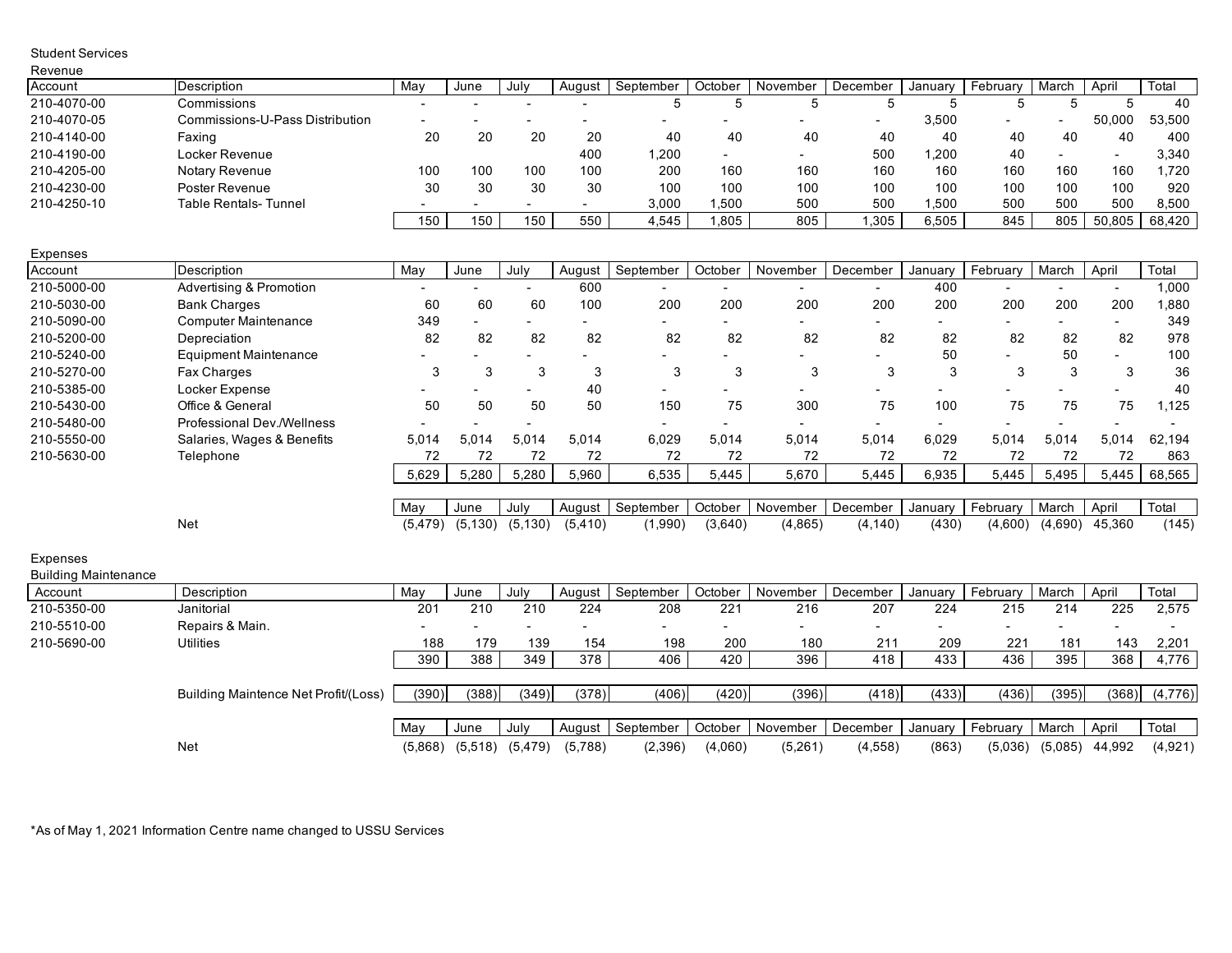### Student Service-Welcome Week

| Revenue     |             |     |      |      |        |           |         |          |          |         |          |       |       |        |
|-------------|-------------|-----|------|------|--------|-----------|---------|----------|----------|---------|----------|-------|-------|--------|
| Account     | Description | May | June | July | August | September | October | November | December | Januarv | February | March | Apri' | Tota.  |
| 165-4280-00 | Sponsorship |     |      |      |        | 27.500    |         |          |          |         |          |       |       | 27,500 |
|             |             |     |      |      |        | 27,500    |         |          |          |         |          |       |       | 7.500  |

Expenses

| .           |                     |                          |      |                          |                          |                          |                          |                          |                          |                          |                          |                          |                          |        |
|-------------|---------------------|--------------------------|------|--------------------------|--------------------------|--------------------------|--------------------------|--------------------------|--------------------------|--------------------------|--------------------------|--------------------------|--------------------------|--------|
| Account     | Description         | May                      | June | July                     | August                   | September                | October                  | November                 | December                 | January                  | February                 | March                    | April                    | Total  |
| 165-5000-00 | Advertising         |                          |      |                          | 100                      | 250                      | -                        |                          | $\overline{\phantom{0}}$ |                          | -                        |                          |                          | 350    |
| 165-5220-40 | Entertainment       |                          |      |                          | 500. ا                   | 5,000                    | $\overline{\phantom{a}}$ |                          |                          |                          |                          |                          |                          | 6,500  |
| 165-5240-00 | Equipment Maint.    | $\overline{\phantom{0}}$ |      |                          | $\overline{\phantom{0}}$ | 15,500                   | $\overline{\phantom{a}}$ | $\overline{\phantom{0}}$ | $\,$                     |                          | $\overline{\phantom{a}}$ | $\sim$                   | $\overline{\phantom{a}}$ | 15,500 |
| 165-5390-00 | Licenses            |                          |      |                          | 500                      | $\overline{\phantom{0}}$ |                          | -                        | $\overline{\phantom{0}}$ |                          | -                        | $\sim$                   |                          | 500    |
| 165-5500-00 | Promo Merchandise   |                          |      |                          | 3,500                    | $\overline{\phantom{0}}$ |                          |                          | $\,$                     |                          | $\overline{\phantom{a}}$ | $\overline{\phantom{0}}$ |                          | 3,500  |
| 165-5550-00 | <b>P/T Salaries</b> |                          |      | $\overline{\phantom{a}}$ | $\overline{\phantom{0}}$ | 1,000                    |                          |                          | $\overline{\phantom{a}}$ | $\overline{\phantom{a}}$ | $\overline{\phantom{a}}$ |                          |                          | 1,000  |
|             |                     |                          |      |                          | 5,600                    | 21,750                   |                          |                          |                          |                          |                          |                          |                          | 27,350 |
|             |                     |                          |      |                          |                          |                          |                          |                          |                          |                          |                          |                          |                          |        |
|             |                     | Mav                      | June | July                     | August                   | September                | October                  | November                 | December                 | January                  | February                 | March                    | April                    | Total  |
|             | <b>Net</b>          |                          |      |                          | (5,600)                  | 5,750                    |                          | $\overline{\phantom{0}}$ | $\,$                     |                          |                          |                          |                          | 150    |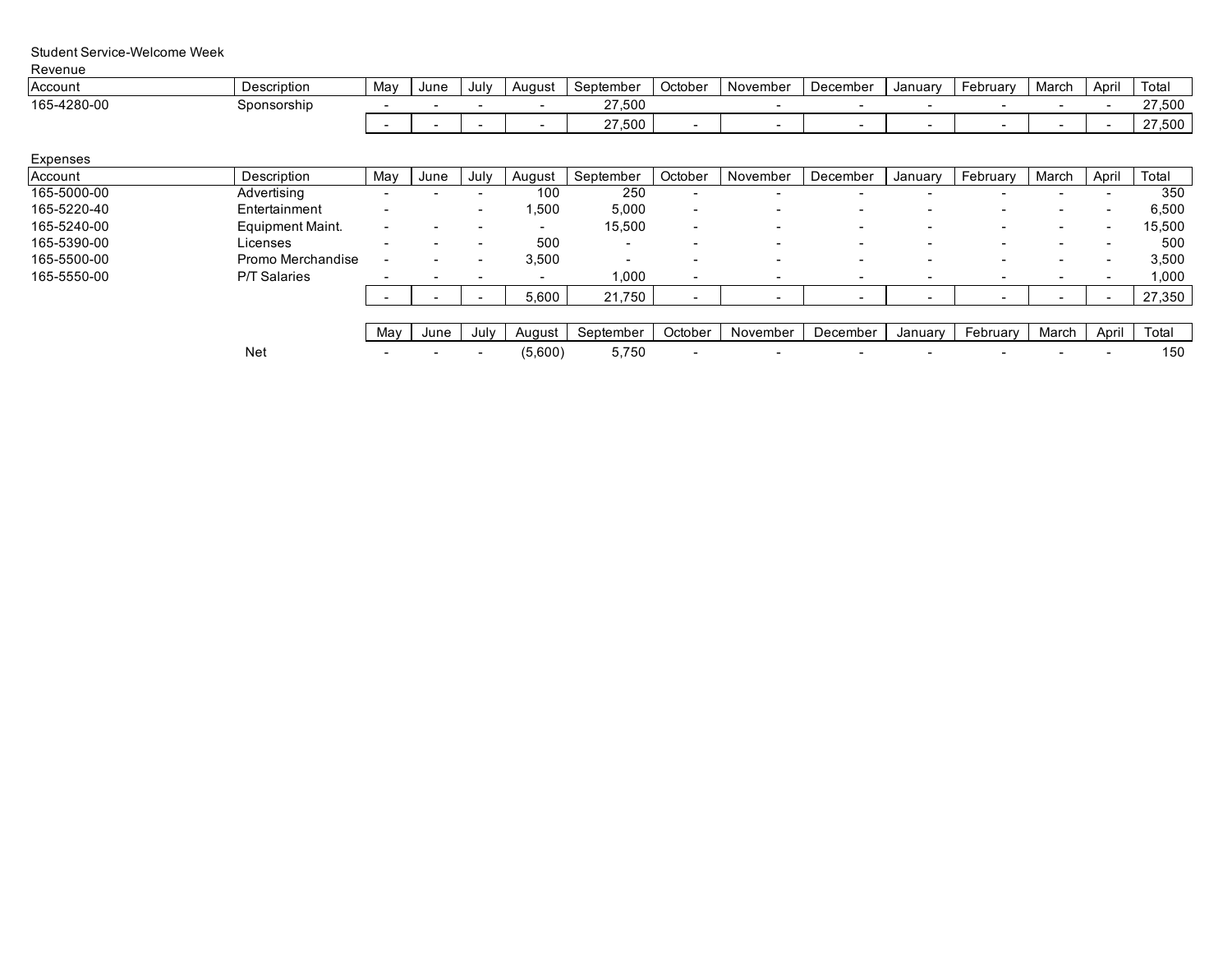| Revenue     |                              |         |         |                              |          |           |         |          |          |          |          |         |          |           |
|-------------|------------------------------|---------|---------|------------------------------|----------|-----------|---------|----------|----------|----------|----------|---------|----------|-----------|
| Account     | Description                  | May     | June    | July                         | August   | September | October | November | December | January  | February | March   | April    | Total     |
| 330-4295-00 | <b>Student Security Crew</b> |         |         |                              | 300      | 6,750     | 5,625   | 3,900    | 7,500    | 3,375    | 4,200    | 4,500   | 8,250    | 44,400    |
|             |                              |         |         |                              | 300      | 6,750     | 5,625   | 3,900    | 7,500    | 3,375    | 4,200    | 4,500   | 8,250    | 44,400    |
| Expenses    |                              |         |         |                              |          |           |         |          |          |          |          |         |          |           |
| Account     | Description                  | May     | June    | July                         | August   | September | October | November | December | January  | February | March   | April    | Total     |
| 330-5000-00 | Advertisina                  |         |         |                              | 600      | 300       | 50      | 50       | 50       | 50       | 50       | 50      | 50       | .250      |
| 330-5090-00 | <b>Computer Maintenance</b>  | 20      | 20      | 20                           | 20       | 20        | 20      | 20       | 20       | 20       | 20       | 20      | 20       | 240       |
| 330-5200-00 | Depreciation                 | 51      | 51      | 51                           | 51       | 51        | 51      | 51       | 51       | 51       | 51       | 51      | 51       | 606       |
| 330-5240-00 | <b>Equipment Maintenance</b> |         |         |                              |          |           |         |          |          |          |          |         | 250      | 250       |
| 330-5350-00 | Janitorial                   | 466     | 485     | 492                          | 519      | 482       | 510     | 499      | 479      | 519      | 496      | 492     | 517      | 5,956     |
| 330-5430-00 | Office & General             |         |         |                              | 50       |           |         |          |          | 50       | ٠        |         |          | 100       |
| 330-5470-00 | Printing                     |         |         |                              |          |           |         |          | -        |          |          |         |          |           |
| 330-5510-00 | Repairs and Maintenance      |         |         | $\qquad \qquad \blacksquare$ |          |           |         |          |          |          |          |         |          |           |
| 330-5550-00 | Salaries/Wages & Benefits    |         |         | $\overline{\phantom{a}}$     | 1,053    | 7,847     | 6,797   | 5,187    | 8,547    | 4,697    | 5,467    | 5,747   | 9,247    | 54,588    |
| 330-5580-00 | Staff Welfare/Apprec.        |         |         |                              |          |           |         |          |          |          |          |         | 150      | 150       |
| 330-5630-00 | Telephone                    | 39      | 39      | 39                           | 39       | 39        | 39      | 39       | 39       | 39       | 39       | 39      | 39       | 462       |
| 330-5640-00 | Training                     |         |         |                              |          |           |         |          |          |          |          |         |          |           |
| 330-5670-00 | Uniforms                     |         |         |                              | 700      |           |         |          |          |          |          |         |          | 700       |
| 330-5710-00 | <b>Volunteer Awards</b>      | 40      | 40      | 40                           | 40       | 60        | 60      | 60       | 60       | 60       | 60       | 60      | 60       | 640       |
| 330-5690-00 | <b>Utilities</b>             | 435     | 413     | 322                          | 356      | 457       | 462     | 417      | 488      | 483      | 510      | 419     | 330      | 5,091     |
|             |                              | 1,050   | 1,047   | 962                          | 3,427    | 9,255     | 7,988   | 6,322    | 9,733    | 5,968    | 6,692    | 6,877   | 10,713   | 70,033    |
|             |                              |         |         |                              |          |           |         |          |          |          |          |         |          |           |
|             |                              | May     | June    | July                         | August   | September | October | November | December | January  | February | March   | April    | Total     |
|             | <b>Net</b>                   | (1,050) | (1,047) | (962)                        | (3, 127) | (2,505)   | (2,363) | (2, 422) | (2, 233) | (2, 593) | (2, 492) | (2,377) | (2, 463) | (25, 633) |

Safewalk-Student Crew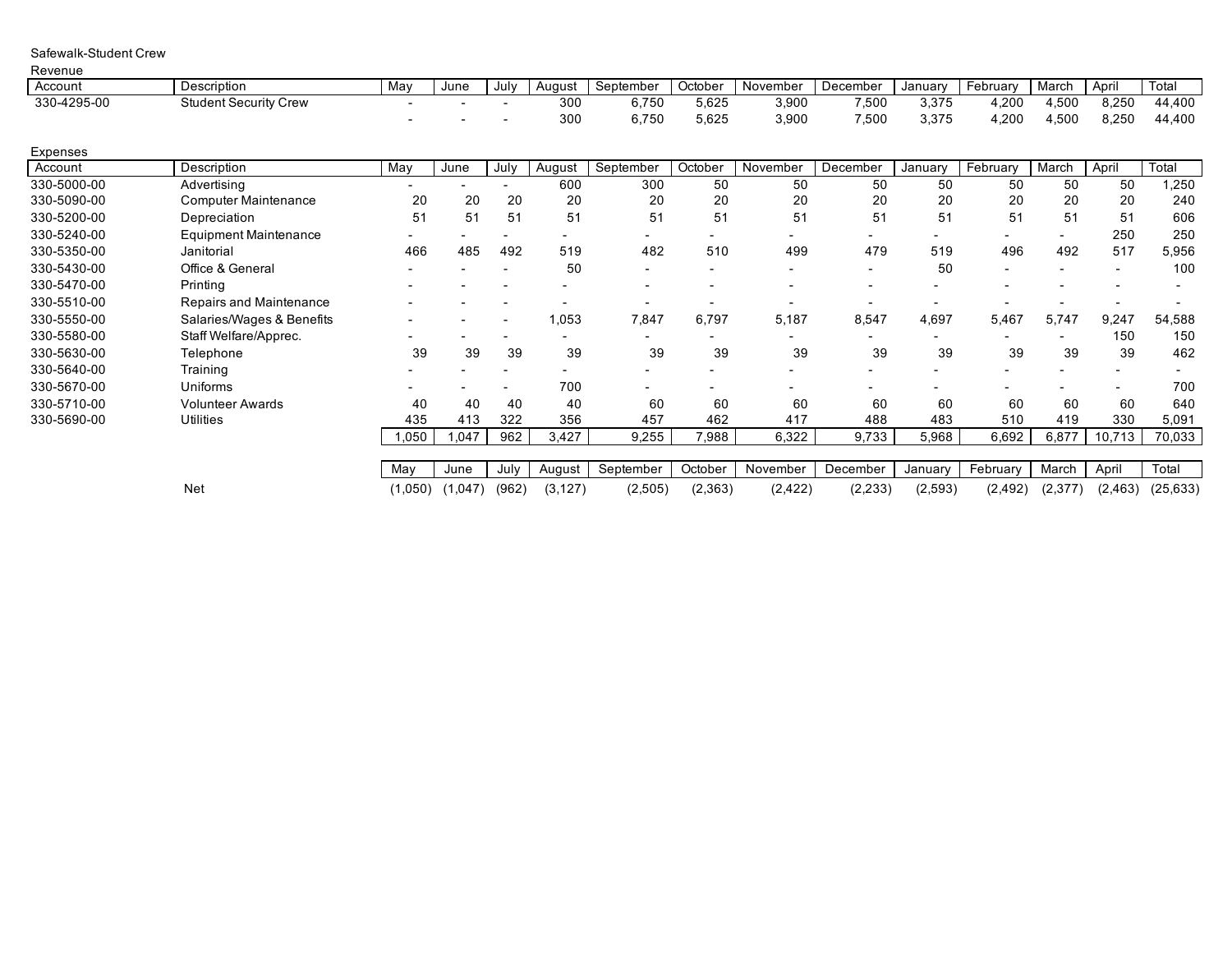### Womens Centre

| Expenses    |                               |          |                          |         |             |           |         |          |          |          |                |         |                          |           |
|-------------|-------------------------------|----------|--------------------------|---------|-------------|-----------|---------|----------|----------|----------|----------------|---------|--------------------------|-----------|
| Acct        | Description                   | May      | June                     | July    | August      | September | October | November | December | January  | February       | March   | April                    | Total     |
| 350-5000-00 | Advertising                   | 20       | 100                      | 30      | 600         | 400       | 150     | 100      | 100      | 150      | 150            | 100     | 50                       | 950, ا    |
| 350-5090-00 | <b>Computer Maint</b>         | 20       | 20                       | 20      | 20          | 20        | 20      | 20       | 20       | 20       | 20             | 20      | 20                       | 240       |
| 350-5110-00 | Condoms                       |          |                          |         |             | 100       |         |          |          | 200      |                |         |                          | 300       |
| 350-5120-00 | Conferences                   |          |                          |         |             | ٠         | 100     |          |          |          |                |         |                          | 100       |
| 350-5200-00 | Depreciation                  | 55       | 55                       | 55      | 55          | 55        | 55      | 55       | 55       | 55       | 55             | 55      | 55                       | 663       |
| 350-5240-00 | Equipment                     |          |                          |         |             |           |         |          |          | 100      | $\blacksquare$ |         |                          | 100       |
| 350-5250-00 | Events/Speakers               |          | ۰                        | 50      | 50          | 800       | 300     | 300      | 1,200    | 300      | 300            | 300     | ,200                     | 4,800     |
| 350-5350-00 | Janitorial                    | 128      | 130                      | 127     | 157         | 160       | 160     | 158      | 158      | 159      | 161            | 160     | 157                      | 1,816     |
| 350-5400-00 | <b>Meeting Expense</b>        |          |                          |         |             | 0         |         |          | 0        | 20       |                | 20      | $\overline{\phantom{a}}$ | 40        |
| 350-5430-00 | Office & General              | 0        | 0                        | 0       | $\mathbf 0$ | 0         | 0       | 0        |          | 20       | 20             | 20      | 20                       | 80        |
| 350-5510-00 | Repairs & Maintenance         |          |                          |         |             |           |         |          |          |          |                |         |                          |           |
| 350-5550-00 | Salaries Wages/Ben.           | 1,128    | 1,128                    | 1,128   | 1,527       | 1,527     | 1,527   | 1,527    | 1,527    | 1,527    | 1,527          | 1,527   | 527,                     | 17,130    |
| 350-5580-00 | Staff Welfare/Apprec          |          |                          |         |             |           |         |          |          |          |                | 0       | 450                      | 450       |
| 350-5600-00 | Subscriptions                 |          |                          |         |             | 0         |         |          |          |          | 100            |         |                          | 100       |
| 350-5630-00 | Telephone                     | 53       | 53                       | 53      | 53          | 53        | 53      | 53       | 53       | 53       | 53             | 53      | 53                       | 639       |
| 350-5640-00 | Training                      | 250      | $\overline{\phantom{a}}$ |         |             | 300       | 840     | 100      | 100      | 300      | 840            | 150     |                          | 2,880     |
| 350-5710-00 | <b>Volunteer Appreciation</b> | 20       | 20                       | 20      | 50          | 100       | 100     | 100      | 100      | 120      | 120            | 120     | 120                      | 990       |
| 350-5690-00 | <b>Utilities</b>              | 447      | 413                      | 446     | 389         | 478       | 441     | 419      | 545      | 540      | 568            | 490     | 439                      | 5,614     |
|             |                               | 2,122    | ,920                     | ,930    | 2,902       | 3,994     | 3,747   | 2,833    | 3,858    | 3,564    | 3,914          | 3,015   | 4,091                    | 37,892    |
|             |                               |          |                          |         |             |           |         |          |          |          |                |         |                          |           |
|             |                               | May      | June                     | July    | August      | September | October | November | December | Januarv  | February       | March   | April                    | Total     |
|             | <b>Net</b>                    | (2, 122) | (1,920)                  | (1,930) | (2,902)     | (3,994)   | (3,747) | (2,833)  | (3,858)  | (3, 564) | (3, 914)       | (3,015) | (4,091)                  | (37, 892) |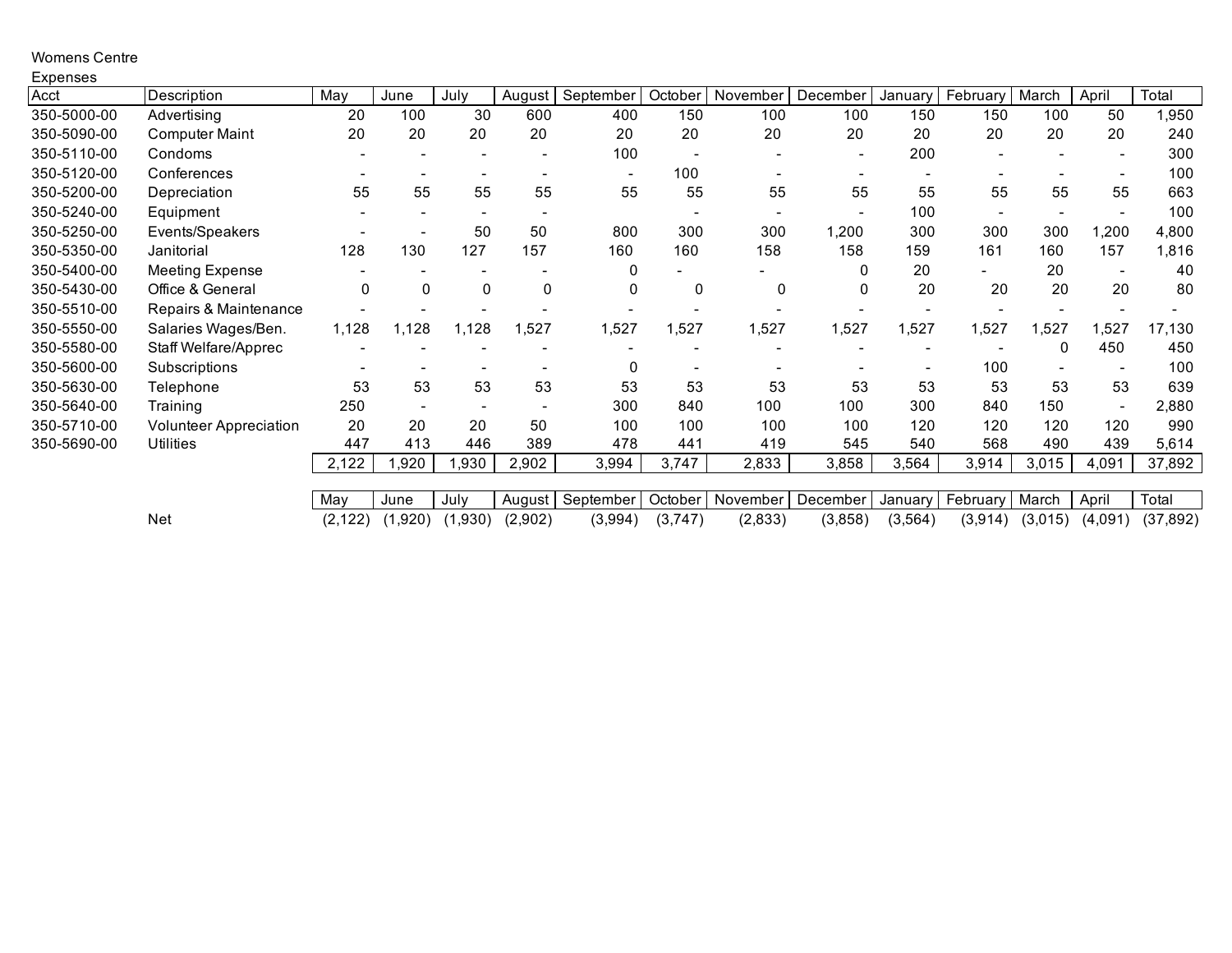#### XL Design

#### Revenue

| Acct | Description                     | May   | June  | July  | August | Septembr | October | Novembe | December | January         | Februar March |       | April | Total   |
|------|---------------------------------|-------|-------|-------|--------|----------|---------|---------|----------|-----------------|---------------|-------|-------|---------|
|      | 360-4005-00 Banner Stands       | 715   | 295   | 281   | 321    | .350     | 5.778   | 385     | 295      | 2.237           | 803           | 819   | 364   | 19.643  |
|      | 360-4010-00 Binding Revenue     | 173   | 97    | 547   | 310    | 262      | 135     | 150     | 710      | 383             | 154           | 166   | 564   | 3,650   |
|      | 360-4060-00 Colour Copier       | 6.485 | 3.562 | 8.417 | #####  | 14.409   | 9.022   | 10.130  | 16.376   | $^{\prime}.831$ | 6.400         | 7.419 | 7.714 | 109.724 |
|      | 360-4150-00 Finishing Revenue   | 993   | 720   | 895   | 729    | .368     | 355     | 911     | 700      | 236             | 222           | 363   | 398   | 7,890   |
|      | 360-4170-00 Laminating Revenue  | 758   | 804   | 549   | 380    | 533      | 232     | 661     | 328      | 200             | 125           | 678   | 401   | 5.649   |
|      | 360-4200-00 Outsourcing Revenue | .315  | .947  | 490   | 641    | 1.060    | .000    | 4.000   | .800     | 125             | .100          | 896   | 744   | 15,118  |
|      | 360-4215-00 Plotter Revenue     | 5.546 | 3.981 | 5.536 | 4.804  | 5.710    | 3.460   | 2.200   | 1.708    | 6.233           | 4.144         | 9.865 | 5.042 | 58.229  |
|      | 360-4330-00 Typesetting/Design  | 502   | 365   | 188   | 162    | 230      | 120     | 2.890   | 166      | 91              | 233           | 374   | 300   | 5,621   |
|      |                                 | ##### | ##### | ##### | #####  | 30.922   | 20.102  | 21.327  | 22.083   | #####           | #####         | ##### | ##### | 225.524 |

Expenses

| Acct                    | Description                           | May   | June     | July  | August |         |         |         | Septembe October   Novembe December | January | Februar                  | March | April | Total   |
|-------------------------|---------------------------------------|-------|----------|-------|--------|---------|---------|---------|-------------------------------------|---------|--------------------------|-------|-------|---------|
| 360-5000-00 Advertising |                                       | 50    | 50       | 50    | 800    | 900     | 240     | 50      | 50                                  | 50      | 50                       | 400   | 50    | 2,740   |
|                         | 360-5030-00 Bank Charges              | 120   | 120      | 120   | 160    | 160     | 150     | 140     | 160                                 | 150     | 120                      | 150   | 150   | 1.700   |
|                         | 360-5040-00 Banner Stand              | 193   | 80       | 76    | 87     | 1,985   | 1.560   | 104     | 80                                  | 604     | 217                      | 221   | 98    | 5,304   |
|                         | 360-5090-00 Computer Maint.           | 92    | 92       | 92    | 92     | 126     | 92      | 92      | 92                                  | 92      | 92                       | 92    | 92    | 1,133   |
|                         | 360-5120-00 Conferences               |       |          |       |        |         |         |         |                                     |         |                          |       |       |         |
|                         | 360-5170-10 Copier Expense - Paper    | 1,297 | 712      | 1,683 | 2,392  | 2,882   | 1.804   | 2,026   | 3,275                               | 1,566   | ,280                     | 1,484 | 1.543 | 21,945  |
|                         | 360-5170-15 Copier Expense - Service  | 1,816 | 997      | 2,357 | 3,349  | 4,035   | 2,526   | 2,836   | 4,585                               | 2,193   | 1,792                    | 2,077 | 2,160 | 30,723  |
|                         | 360-5200-00 Depreciation              | 1,645 | 1.645    | 1,645 | 1.645  | 1,645   | 1.645   | 1,645   | 1,645                               | 1,645   | 1,645                    | 1,645 | 1,645 | 19,741  |
|                         | 360-5240-00 Equip. Maint.             | 100   | 100      | 100   | 100    | 100     | 100     | 100     | 100                                 | 100     | 1,500                    | 100   | 100   | 2,600   |
|                         | 360-5215-00 Finance Charges           |       |          |       |        |         |         | ۰       | $\overline{\phantom{a}}$            |         | $\overline{\phantom{0}}$ | ۰.    |       |         |
| 360-5290-0C Freiaht     |                                       | 40    | 40       | 40    | 80     | 80      | 80      | 40      | 80                                  | 40      | 40                       | 80    | 80    | 720     |
|                         | 360-5355-00 Lease Operating           |       |          |       |        |         |         |         |                                     |         |                          |       |       |         |
|                         | 360-5365-00 Laminating Expense        | 250   | 265      | 181   | 126    | 176     | 77      | 218     | 108                                 | 66      | 41                       | 224   | 132   | 1,864   |
|                         | 360-5430-00 Office & General          | 65    | 65       | 65    | 65     | 65      | 65      | 65      | 65                                  | 65      | 65                       | 65    | 65    | 780     |
|                         | 360-5440-00 Outsourcing Expense       | 1,118 | 1.655    | 417   | 545    | 901     | 850     | 3,400   | 1,530                               | 106     | 935                      | 762   | 632   | 12,850  |
|                         | 360-5455-00 Plotter Expense           | 1,220 | 876      | 1,218 | 1,057  | 1.256   | 761     | 484     | 376                                 | 1,371   | 912                      | 2,170 | 1,109 | 12,810  |
| 360-5470-00 Printing    |                                       |       |          |       |        |         |         |         |                                     |         |                          |       |       |         |
|                         | 360-5510-00 Repairs & Main.           | 25    | 25       | 25    | 25     | 25      | 25      | 25      | 25                                  | 25      | 25                       | 25    | 25    | 300     |
|                         | 360-5550-00 Salaries/Wages & Benefits | 7,276 | 7,276    | 7,276 | 7,276  | 7,276   | 7,276   | 7,276   | 7,276                               | 7,276   | 7,276                    | 7,276 | 7,276 | 87,313  |
| 360-5630-0C Telephone   |                                       | 205   | 205      | 205   | 205    | 205     | 205     | 205     | 205                                 | 205     | 205                      | 205   | 205   | 2,463   |
|                         | 360-5830-00 Wide Format Plotter Exp.  |       |          |       |        |         |         |         |                                     |         |                          |       |       |         |
|                         |                                       | ##### | #####    | ##### | #####  | 21,816  | 17,456  | 18.706  | 19,652                              | #####   | #####                    | ##### | ##### | 204,985 |
|                         |                                       |       |          |       |        |         |         |         |                                     |         |                          |       |       |         |
|                         |                                       |       |          |       |        |         |         |         |                                     |         |                          |       |       |         |
|                         |                                       | May   | June     | July  | August | Septemb | October | Novembe | December                            | January | Februar                  | March | April | Total   |
|                         | Net                                   | 975   | (2, 433) | 1,352 | 1,305  | 9,106   | 2,646   | 2,621   | 2,431                               | 1,782   | (3,014)                  | 3,604 | 164   | 20,538  |

Expenses

| <b>Building Maintenance</b> |                                      |         |         |       |          |                  |         |          |                  |         |               |          |          |           |
|-----------------------------|--------------------------------------|---------|---------|-------|----------|------------------|---------|----------|------------------|---------|---------------|----------|----------|-----------|
| Account                     | Description                          | May     | June    | July  | August   | Septembe October |         | Novembe  | December January |         | Februar March |          | April    | Total     |
| 360-5350-00 Janitorial      |                                      | 747     | 778     | 789   | 832      | 773              | 819     | 800      | 770              | 834     | 796           | 790      | 830      | 9,558     |
| 360-5690-00 Utilities       |                                      | 698     | 663     | 516   | 571      | 733              | 741     | 669      | 783              | 774     | 819           | 672      | 529      | 8,167     |
|                             |                                      | .445    | .440    | .304  | ,403     | .506             | .560    | .469     | .553             | .608    | .615          | .462     | .358     | 17,725    |
|                             |                                      |         |         |       |          |                  |         |          |                  |         |               |          |          |           |
|                             |                                      | May     | June    | July  | August   | Septembl October |         | Novembe  | December January |         | Februar March |          | April    | Total     |
|                             | Building Maintence Net Profit/(Loss) | (1,445) | (1.440) | ,304) | (.403)   | (1,506)          | (1,560) | (1, 469) | (1,553)          | (1,608) | (1,615)       | (1, 462) | (1,358)  | (17, 725) |
|                             |                                      |         |         |       |          |                  |         |          |                  |         |               |          |          |           |
|                             |                                      | May     | June    | July  | August I | Septembe         | October | Novembe  | December January |         | Februar March |          | April    | Total     |
|                             | Net                                  | (471    | (3,873) | 48    | (99)     | 7.600            | .086    | .152     | 878              | 174     | (4,629)       | 2.142    | (1, 194) | 2.814     |